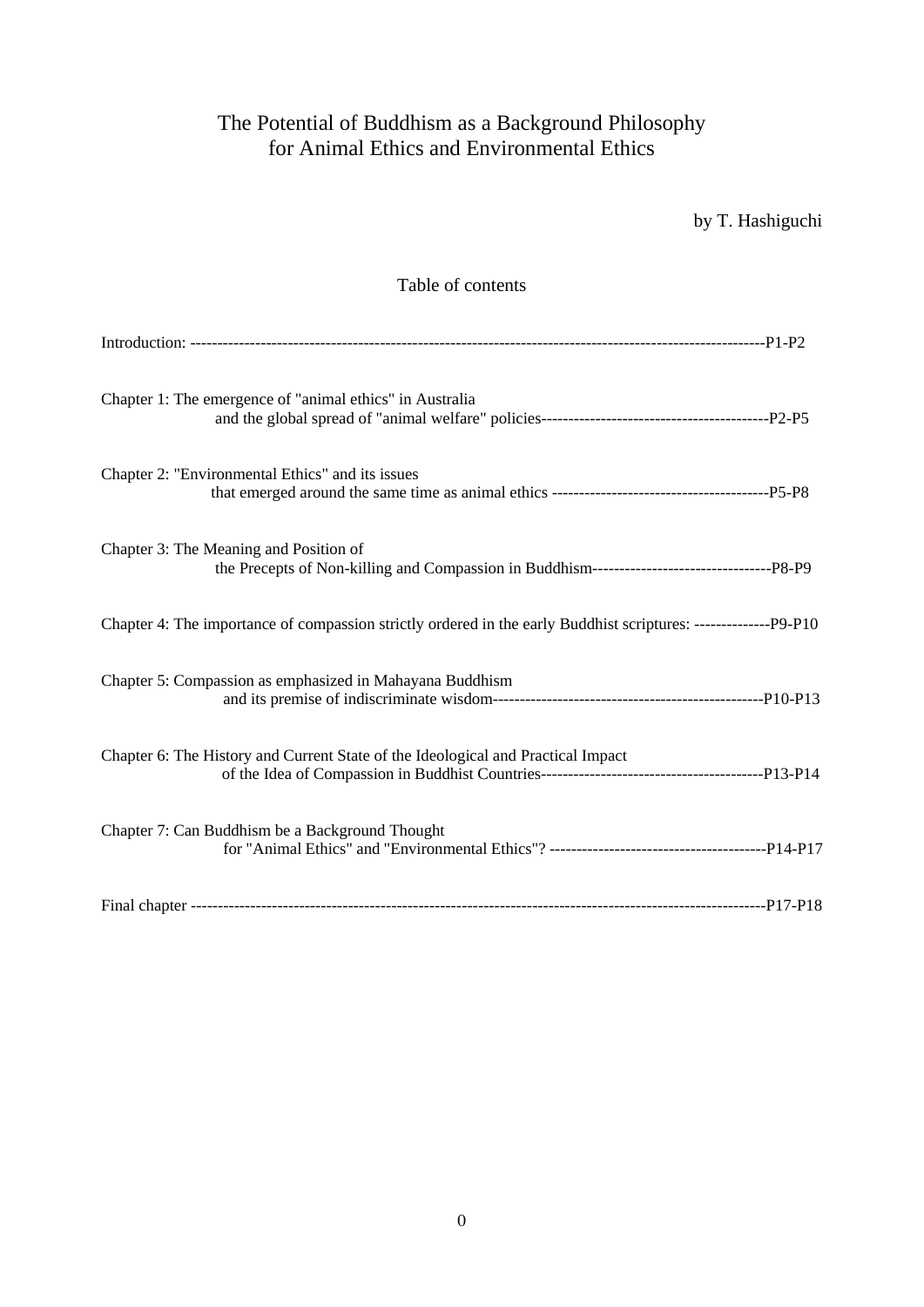## **INTRODUCTION**

The fundamental question, "Why should others, including not only humans but also animals and other living things, be valued?" This fundamental question has been discussed by various philosophies and religions since ancient times. Since the latter half of the 20th century in particular, "animal ethics" and "environmental ethics"—ideas and activities for the protection of animals and plants—have been spreading worldwide.

In Buddhism, the answer to this question is to be found in "indiscriminate wisdom," which is said to be a prerequisite for becoming a Buddha. The reason for this is that to have "indiscriminate wisdom" is to have of a state of mind that transcends the distinction between "self" and "others." Bodhisattvas—those whose goal is to become a Buddha—endeavor to embody this state of mind through "bodhisattva practice." In the case of bodhisattvas, the suffering and joy of "others" is their own suffering and joy, and "others" means not only human beings but all living beings.

Because it reflects the perspective of a Buddha's indiscriminate wisdom that there is no distinction between self and others, or between human beings and other living beings, and that all living beings are objects to be cherished equally, Buddhism places the precept of non-killing as the first of all its precepts.

The idea that all living things are to be cherished equally, which lies behind the precept of non-killing, is the forerunner of the "animal ethics" concept that has recently come to be recognized mainly in Australia, Europe, and the United States. In addition, this viewpoint of equality stemming from indiscriminate wisdom can be the ideological basis for "animal welfare," and even "environmental ethics," which require the utmost consideration for all living things. Therefore, further research on the concept of compassion in Buddhist thought, which is based on this indiscriminate wisdom, should contribute in no small way to the current global trend of "animal welfare," "animal ethics," and "environmental ethics.

In the West, it was not until the latter half of the 20th century that the theme of "animal ethics" came to be considered in earnest as a field of research that questions the ideal relationship between humans and animals. In the East, however, the concept of absolute non-killing has existed for more than 2,000 years in Buddhism and Jainism, and there have been examples of legislation based on Buddhist thought, such as the edicts of King Ashoka in ancient times in India, and the "Order for the Pity of Living Creatures" by Tsunayoshi Tokugawa 300 years ago in Japan. Yet, with a few exceptions such as the Jains and other traditions in India, in the wave of modern Westernization of Asia all of these laws seem to have become a thing of the past. And now, Japan finds itself to be one of the countries that are lagging behind with regard to issues like animal welfare. It is only in the last few years that the theme of "animal ethics" has begun to be recognized in Japan.

Buddhism must have established the precept of non-killing as its most important precept considering that it was a manifestation of the state of indiscriminate wisdom requisite to Buddhahood. However, research on the significance of the precept of non-killing and its relationship with indiscriminate wisdom, as well as research on the relationship between these concepts and recent animal ethics thought in western countries, has not yet been sufficiently conducted.

In Japan, pioneering research on animal ethics has been conducted by Dr. Masaki Ichinose and Dr. Tetsuji Iseda, and over the past few years, several books have been published on the subject. Yet, it would not be an exaggeration to say that there is still little recognition of this issue by the general public.

Furthermore, while this issue of animal ethics has had a major impact on the development of laws and the reform of the livestock industry in western countries, Japan has lagged far behind in both the development of that kind of legislation and the reform of the livestock industry. In fact, the Japanese egg and poultry industry, alarmed by the above trend in the west, gave bribes to the Minister of Agriculture, Forestry and Fisheries in an attempt to prevent the establishment of such laws.

In western countries, many people are becoming vegetarian or vegan to stop a meat-eating habit. Also in recent years, it has become clear that the greenhouse gas effect of the methane gas contained in the farts and burps emitted by livestock around the world is greater than that of carbon dioxide from human industrial activities. Therefore, in order to stop global warming, it is said that we should do away with such a habit of meat-eating.

Incidentally, it was in the early 1970s that the issue of environmental ethics began to be discussed in western countries, at about the same time as the above-mentioned issue of animal ethics was proposed. In Japan, however, the issue of environmental ethics came to be discussed relatively early, but the issue of animal ethics seems to have been discussed very little. In most of the developed countries, both animal and environmental ethics have been discussed at about the same time since the 1970s.

However, while animal ethics tends to neglect the issue of forest protection for plants and other insensitive animals, in environmental ethics, and even in deep ecology and biocentrism—which are the spearhead of cherishing all living things—meat-eating is allowed for human survival, and thus animal ethicists criticize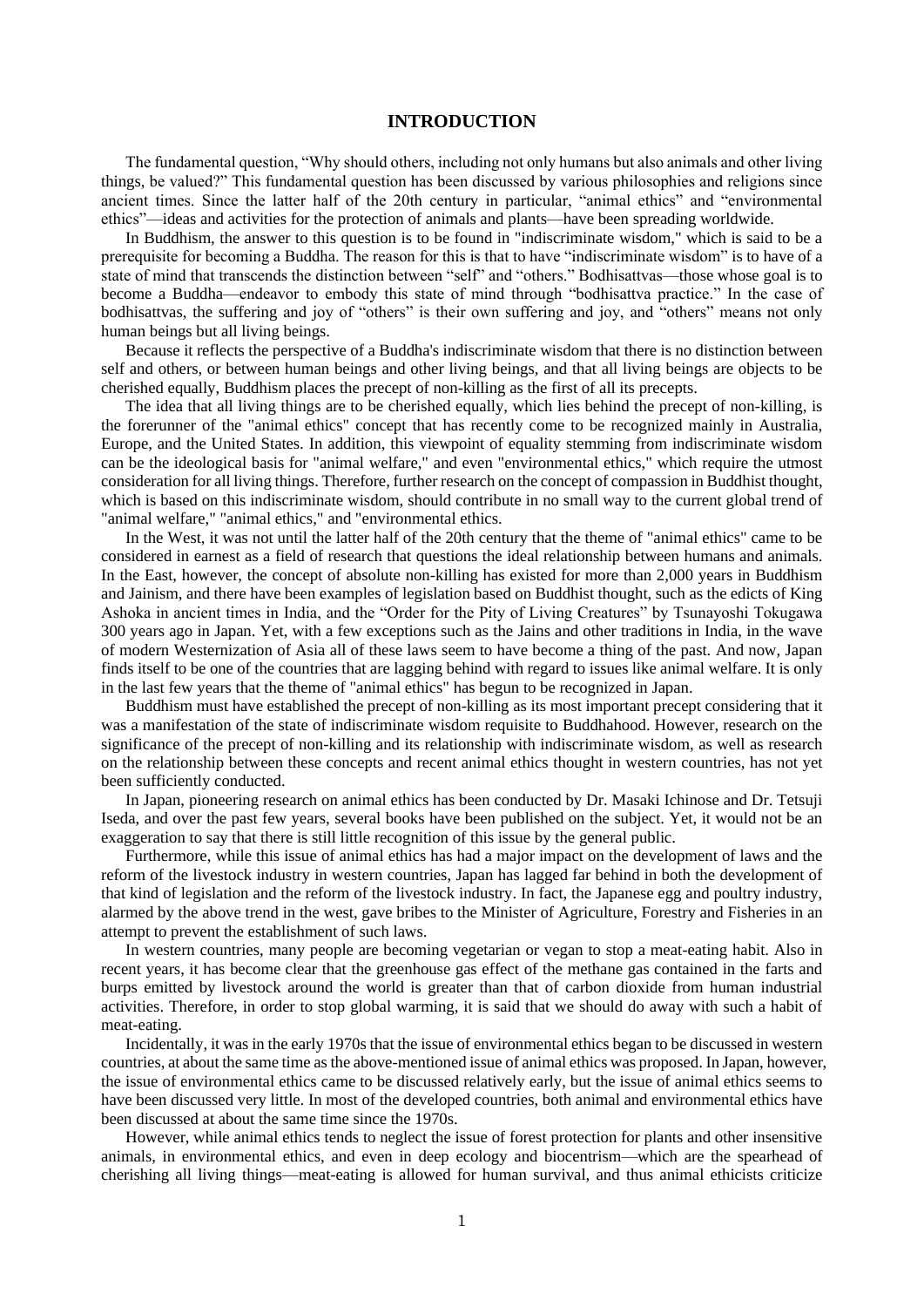environmental ethicists and environment ethicists criticize animal ethicists for each other's inadequacies. It can be said that there has yet to be an idea that is consistent with both.

As mentioned above, when we look at the current state of animal and environmental ethics, we can see that Japan is now in a state of global backwardness in terms of animal ethics. Yet, Japan is regarded as a Buddhist country by the rest of the world. If this is the case, then Japan should rather be an ideologically advanced country in animal ethics, animal welfare, and environmental ethics. And in actuality, given the fact that both academic research on Buddhism and the activities of Buddhist religious organizations are flourishing, I believe that Japan should be able to develop innovative proposals on animal ethics, animal welfare, and environmental ethics through its many academic research initiatives and activities based on Buddhist thought.

In light of this situation, this paper will examine the current state of background thought on animal ethics and animal welfare in the west, clarify the problems and issues involved, and outline the current state of environmental ethics and its related issues—which began to emerge at the same time, and which call for the protection of the environment, including plants.

In order to do this, I will first reconfirm the importance of the precept of non-killing, the meaning of compassion as the basis for this precept, and its position in Buddhist doctrine as a whole. Then, I will confirm (1) that it is based on the requisite condition for attaining the state of Buddhahood, (2) that it is also based on the view of equality which sees no distinction between self and others or between human beings and other living beings and sees all living beings as objects to be cherished equally, and (3) that, therefore, the practice of the precept of non-killing originally must have been the most important theme of Buddhism.

However, as Buddhism developed and spread in the world, it was not always practiced as a central theme which has resulted in the current backward state of animal and environmental ethics in Japan where Buddhism is supposed to be flourishing. In order to overcome such a situation, in addition to looking at the meaning of the precept of non-killing based on the indiscriminate wisdom of the Buddha and its significance as the essential factor in Buddhism, we must reexamine the importance of compassion as well. Finally, I will look at the fundamental problem of the deep-seated selfishness that is part of human existence which prevents us from implementing such ideals and principles as they should be.

From this, I will verify that the keys to realizing compassionate animal welfare and solving environmental problems in the future will be to become aware of our own selfishness and arrogance as human beings, to make efforts to overcome such traits, and to learn ultimate humility toward all other living beings as exemplified by the Buddha.

#### **CHAPTER 1**

## **The Global Spread of "Animal Ethics" and "Animal Welfare" Policies Born in the West**

In 1975, the Australian philosopher Peter Singer published Animal Liberation: A New Ethics for Our Treatment of Animals. Singer explains "*why the ethical principles on which human equality rests requires us to extend equal consideration to animals too"*<sup>①</sup>: *"The basic principle of equality does not require equal or identical treatment; it requires equal consideration."*<sup>②</sup> *"It is an implication of this principle of equality that our concern for others and our readiness to consider their interests ought not depend on what they are like or what abilities they may possess."*<sup>③</sup>

In conclusion, "*– the taking into account of the interests of the being, whatever those interests may be – must, according to the principle of equality, be extended to all beings, black or white, masculine or feminine, human or nonhuman."*<sup>④</sup>*"If a being suffers there can be no moral justification for refusing to take that suffering into consideration. No matter what the nature of the being, the principle of equality requires that its suffering be counted equally with the like suffering – insofar as a rough comparison of suffering can be made–of any other being."*<sup>⑤</sup> *"So the limit of sentience (using the term as a convenient if not strictly accurate shorthand for the capacity to suffer and/or experience enjoyment) is the only defensible boundary of concern for the interests of others."*<sup>⑥</sup> .

① "Animal Liberation" by Peter Singer, HarperCollins Publishers (2009) – P.1.L2~L4

② Ibid – P.2.L29~L30

③ Ibid – P.5.L21~L24

④ Ibid – P.5.L30~L34

⑤ Ibid – P.8.L32~L36

⑥ Ibid – P.8.L38~P9.L2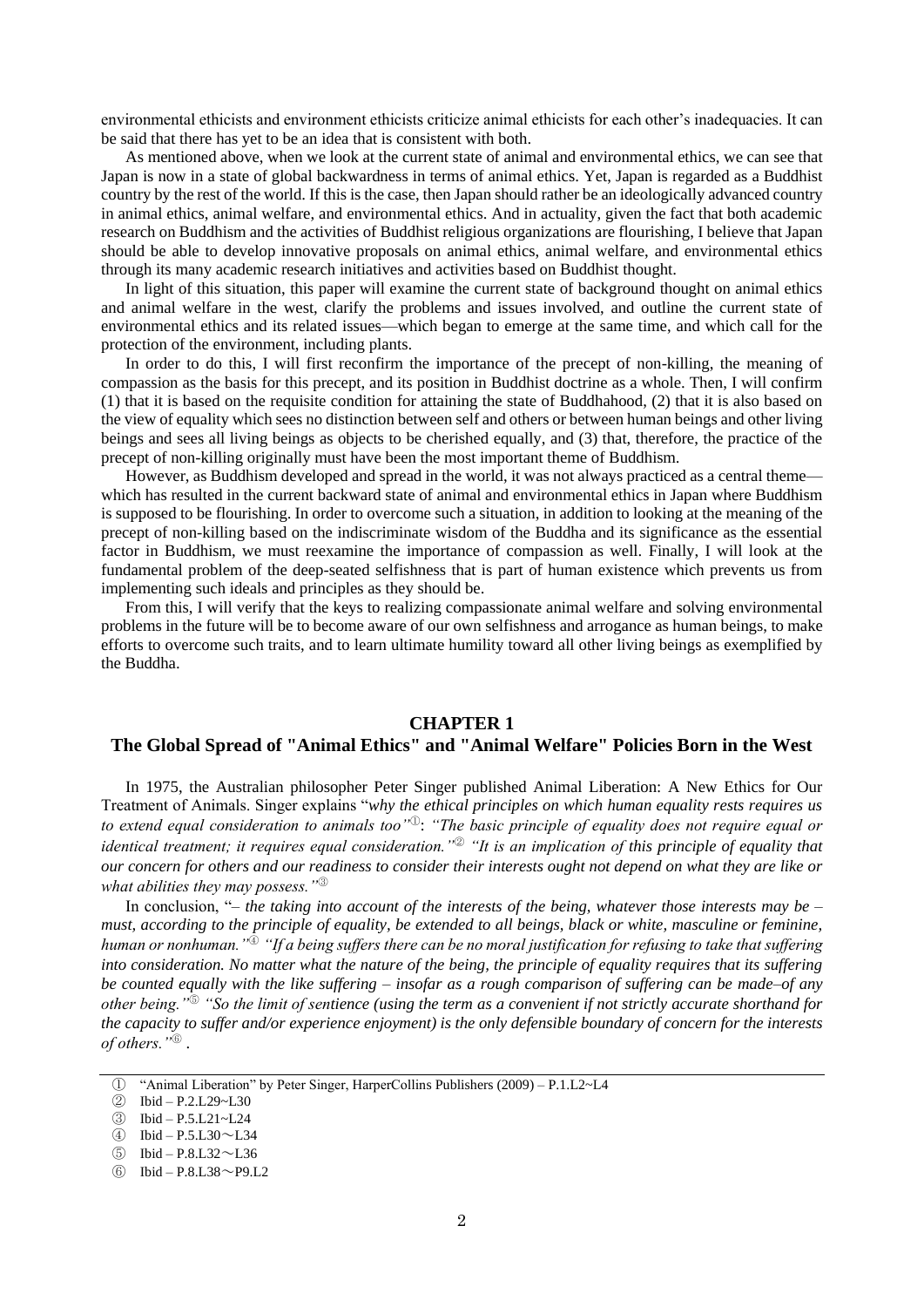In other words, Singer came to the conclusion that according to the ethical principles that underlie human equality, the infliction of suffering on all sentient beings must necessarily violate those principles, and he began to denounce the human infliction of suffering on all animals. The majority of people who do not apply the ethical principles of humanity to other animals do not care for the suffering of non-human animals simply because they are of a different species.

In particular, animal experimentation and the breeding of livestock for food are the most serious acts that cause suffering to animals and are typical of speciesism. In Chapter 2, Singer describes in detail various examples of animal experiments and their fearless cruelty.

In the following chapter 3, he introduces the current situation and the cruelty of raising livestock for food. In the chapter 4, he describes in detail the benefits of becoming a vegetarian in order not to be complicit in the greatest human deception, speciesism, and the outrageous cruelty it perpetrates on hundreds of millions of animals.

In Chapter 5, he points out that the background to today's speciesism and the justification of humanity's use of animals is in no small part due to the influence of Judaism and ancient Greek thought, and the Christianity that succeeded it.

In other words, traditional Western philosophy has developed as an extension or antithesis of the Greek or Christian view of the world and human beings. He believes that there should be no difference between human beings and all living things that can feel suffering as well as human beings, and that equal consideration should be given to them. In this respect, there seems to be a similarity with the basic stance of Buddhism, which does not recognize any difference between humans and non-human sentient beings as objects to be considered. However, the approximations and fundamental differences will be examined again in another section.

In any case, the assertion by Western thinkers such as Singer that humans should give the same consideration to all non-human creatures that can feel suffering as they do to humans, from a perspective that is completely different from the monotheistic worldview and value system that had been in place up to that time, and the painful accusation of the cruelty of raising laboratory animals and livestock for food as a result of species discrimination without such consideration, shocked many people.

In his final chapter, Singer states. *"We have seen how, in violation of the fundamental moral principle of equality of consideration of interests that ought to govern our relations with all beings, human inflict suffering on non-humans for trivial purposes; and we have seen how generation after generation of Western thinkers has sought to defend the right of human beings to do this. In this final chapter I shall look at some of the ways in which speciesist practices are maintained and promoted today, and at various arguments and excuses that are still used in defense of animal slavery."* <sup>⑦</sup> Singer goes on to say: *"It is important to expose and criticize this ideology, because although contemporary attitudes to animals are sufficiently benevolent – on a very selective basis – to allow some improvements in the condition of animals to be made without changing his basic attitude to animals, these improvements will always be in danger of erosion unless we alter the underlying position that sanctions the ruthless exploitation of non-human beings for human ends. Only by making a radical break with more than two thousand years of Western thought about animals can we build a solid foundation for the abolition of this exploitation."* <sup>⑧</sup>

The main reason why people today continue to eat meat is the misconception that it is essential for human beings, and that this misconception is instilled in children from an early age. However, in reality, plant proteins alone are sufficient to nourish the body, and in fact, there are many famous active athletes who are vegetarians, and it has been shown that they are even better than meat-eaters in terms of athletic performance and health.

He also points out that if humans eat the same grains and legumes that are fed to meat animals (cattle), the energy efficiency is less than 1/17th, in other words, only 1/17th of the grains and legumes harvested in the same area are converted to meat, which is a major cause of global food shortages and hunger.

It also points out that the methane gas in the burps and farts of hundreds of millions of farm animals around the world has a greenhouse effect greater than the greenhouse effect of carbon dioxide in all industries.

In short, Singer shows that stopping the meat-eating habit is essential not only to ending cruel animal cruelty, but also to averting a human food crisis and halting global warming.

First published in 1975, Singer's "Animal Liberation" was a huge sensation, and a movement to denounce cruelty to laboratory and farm animals began to spread around the world. Until then, most people were not informed about the realities of laboratory and livestock animals. In fact, it would not be an exaggeration to say that they had been daring to turn a blind eye.

―――――――――――――――――――――――――――――――――――――――

 $\textcircled{7}$  Ibid – P.213.L5 ~ L13

⑧ Ibid – P.213.L19~L29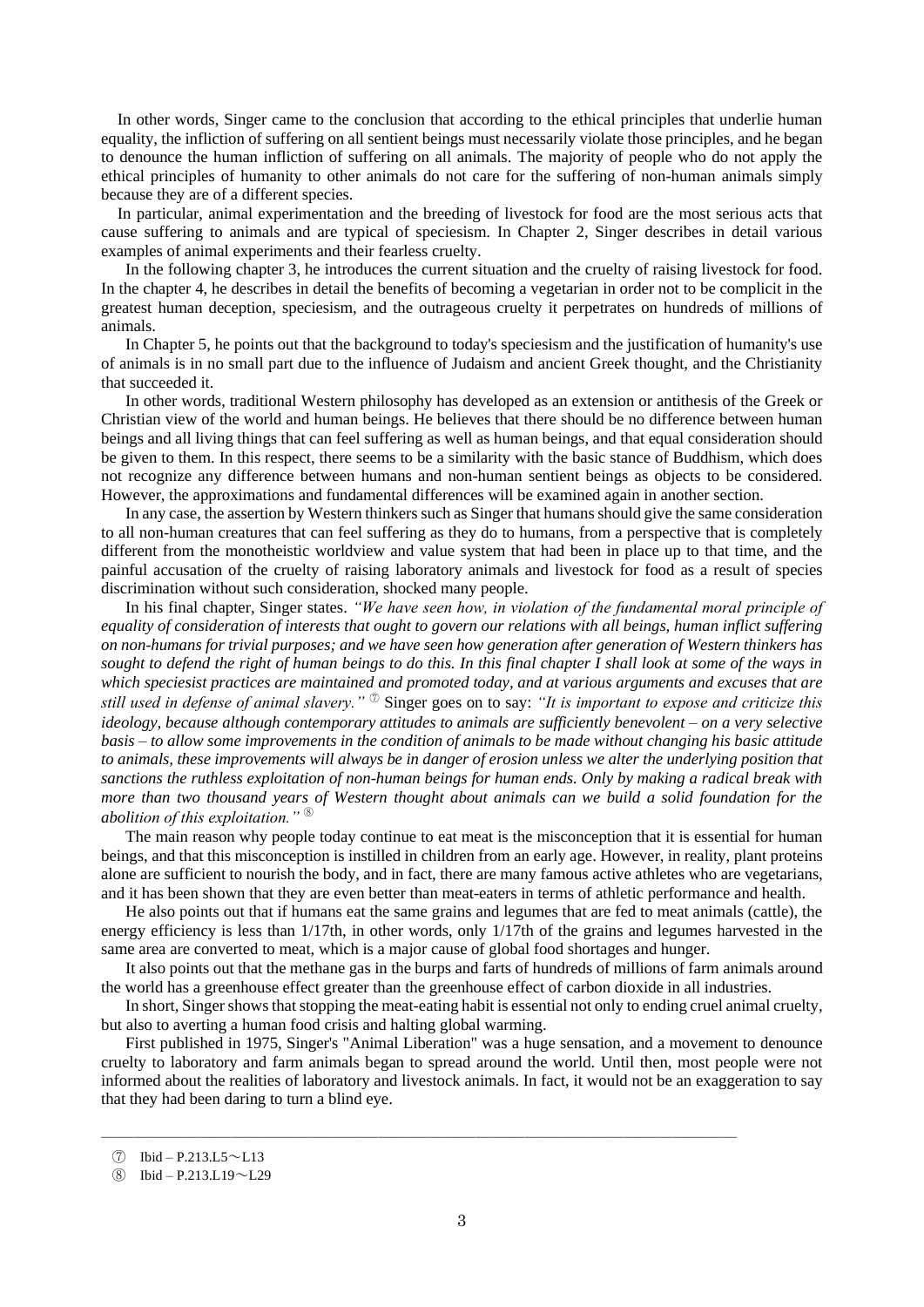In response to this situation, this book presents a number of hair-raising and cruel acts that are actually being committed against animals, with examples so concrete and relentless that the reader wants to cover his eyes. The impact of this book was so great that it seems that there are few people who can remain unmoved after reading it.

The book has gone through several editions over the past 40 years, and in the meantime, the "animal welfare" policies that were inspired by the book and began to be institutionalized in countries around the world are now being enforced as a matter of course in developed countries, and as a result, Japan has fallen into a situation where institutionalization is the slowest among developed countries.

In his foreword to the 2009 edition, Singer notes that since the first edition was published in 1975, the book has had a much greater response than he had anticipated, and lists the following examples of that response. *"In the 1980s, under pressure from the animal movement, cosmetics corporations began putting money into finding alternatives to testing on animals. The development of product testing methods not involving animals now has a momentum of its own in the scientific community and is partly responsible for holding down the number of animals used. Despite 'fur is back' claims by the industry, fur sales have still not recovered to the level they were at in the 1980s, when the animal movement began target it."*<sup>⑨</sup> "*The first breakthrough for farm animals came in Europe. In Switzerland, the battery cage system of producing eggs described in Chapter 3 became illegal at the end of 1991. Instead of cramming their hens into small wire cages too small for the birds to spread their wings, Swiss egg producers moved the birds to sheds where they could scratch on a floor covered with straw or other organic material and lay their eggs in a sheltered, soft-floored nesting box. Once the Swiss had shown that change is possible, opposition to battery cages mounted throughout Europe, and the European Union (EU), covering 27 member states and almost 500 million people, has now agreed to phase out the standard bare wire cage by 2012, giving hens more room, access to a perch, and nesting box to lay their eggs in."*<sup>⑩</sup>

Furthermore, the practice of confining veal calves and sows in crates where they cannot move for long periods of time was already banned in the UK in 1990, and is now completely banned in the European Union, as well as in the US. In the United States, it was banned in 2007 and will be banned by 2017. In addition, many chefs, grocery stores, and caterers have declared that they will not use pigs, chickens, or eggs that have been raised in cruel conditions. In 2008, it was decided that batterie cages would be completely banned in California by 2015.

Thus, since Singer's shocking book "Animal Liberation" was published in 1975, public opinion in Western countries has erupted to demand a review of the way humans treat animals. While this became a tidal wave of public opinion that culminated in today's legislation for "animal welfare," Japan remained outside the scope of such international trends and most people had never even heard of the term "animal welfare. The typical Japanese response to the anti-whaling and anti-dolphin fishing campaigns by Western activists was that it was contradictory to give special treatment to whales and dolphins when Westerners kill and eat cows and pigs without hesitation. However, the anti-whaling movement in the West is part of a movement to rethink the cruel treatment of animals by humans as described above, and anti-whaling activists are naturally anti-livestock and anti-laboratory animalists, vegetarians or vegans.

The biggest problem with the current situation in Japan is that most Japanese people do not even understand the background of that bribery scandal.

Although Japan is internationally regarded as a Buddhist country, it has been rapidly westernized by the importation of Western lifestyles and industrial structures since the opening up of Japan to Western civilization in the Meiji era (1868-1912), and the practice of eating meat has become commonplace. It seems that this is the reason why Japan has become such a backward country in terms of animal welfare, and it is undeniable that the current backwardness of Japan's animal welfare to the extent that it is frowned upon by developed countries in the West is partly due to the indifference of the Buddhist community and the Buddhist Studies Association in Japan to this issue.

Singer's decision to limit his concern to "animals that have the ability to feel pain" was concrete and made it possible to respond in a realistic manner. However, it is also true that the fact that animals, plants, and even humans, who cannot feel pain, were excluded from consideration was the subject of criticism from various quarters.

In particular, in his "Practical Ethics," he said, if a fetus is confirmed to have a serious disability and is known to suffer only pain at birth, it should be aborted when it is not yet aware of the pain. He goes as follows.

―――――――――――――――――――――――――――――――――――――――

 $\circled{9}$  Ibid – P.X.L9 $\sim$ L17

 $\textcircled{10}$  Ibid – P.X.L30 $\sim$ L42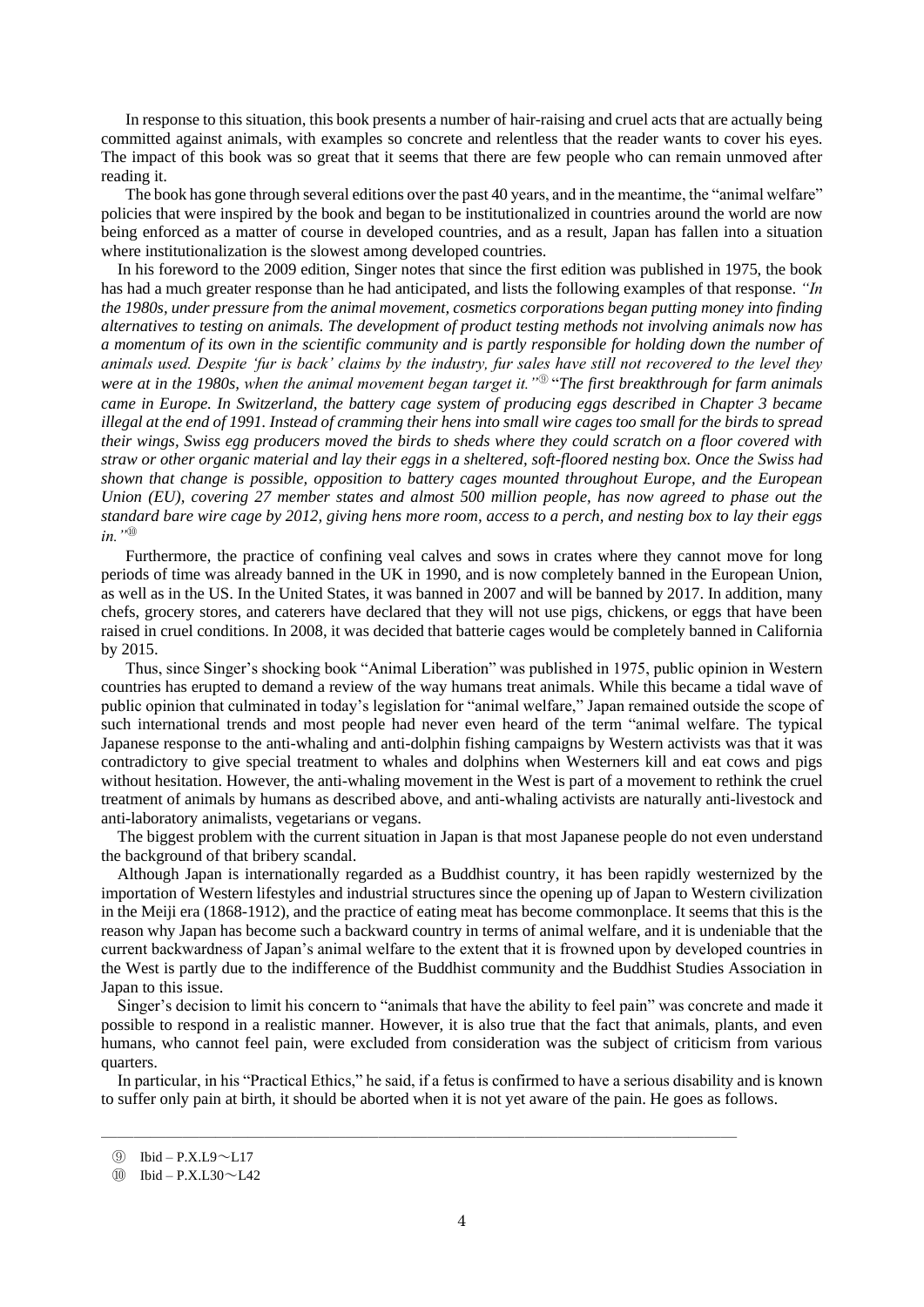*"My suggestion, then, is that we accord the fetus no higher moral status than we give to a nonhuman animal at a similar level of rationality, self-consciousness, awareness, capacity to feel and so on. Because no fetus is a person, no fetus has the same claim to life as a person. Until a fetus has some capacity for conscious experience, an abortion terminates an existence that is – considered as it is and not in terms of its potential – more like that of a plant than that of a sentient animal like a dog or a cow. (The issue of the difference the potential of the fetus should make is still to be discussed.) Once the fetus is sufficiently developed to be conscious, though not self-conscious, abortion should not be taken lightly (if a woman ever does take abortion lightly)."* <sup>⑪</sup>

*"I have argued that the life of a fetus (and even more plainly, of an embryo) is of no greater value than the life of a nonhuman animal at a similar level of rationality, self-awareness, capacity to feel and so on, and that because no fetus is a person, no fetus has the same claim to life as a person. Now we have to face the fact that these arguments apply to the newborn baby as much as to the fetus. A week-old baby is not a rational and selfaware being, and there are many nonhuman animals whose rationality, self-awareness, capacity to feel and so on, exceed that of a human baby a week or a month old."* <sup>⑫</sup>

Such cold attitude of Singer toward human embryo was severely criticized by anti-abortionists. Besides, Singer assumed animals and plants with less evolved senses of pain, such as shellfish and plants in general, as the beings that are not subject to consideration. Such discriminative attitude toward less evolved animals and plants has been criticized by environmental ethicists as it cannot be a background philosophy for environmental ethics.

Singer's insistence on the need to care for "animals that feel a great deal of pain" has won the sympathy of many Westerners, and the enrichment of "animal ethics" and "animal welfare" and laws based on them has brought about significant social change. On the other hand, his cold-hearted attitude toward "animals, plants, and humans that do not feel pain" have to be regarded as "speciesism," which Singer himself has repeatedly condemned.

After all, the target of concern should be "all living things," and among them, the target of urgent action should be "animals that feel pain to a great extent," and in turn, consideration should be given to "all living things.

If this had been the case, Singer's philosophy could have been an environmental ethics philosophy that takes into consideration all living things on earth, including plants.

However, Singer made a clear distinction between "objects that need to be taken care of" and "objects that do not need to be taken care of. This is the limit of Singer's thought and the biggest difference from Buddhist thought, which will be examined more thoroughly in the following chapter.

#### **CHAPTER 2**

#### **"Environmental ethics" and its issues that emerged around the same time as animal ethics**

Like "animal ethics" above, the term "environmental ethics" has been in use since the 1970s.

Originally, the term "ethics" meant a normative path to be followed in the order of human life, in other words, human ethics, and thus the term was used only for humans or human society.

The reason why the term "ethics," which was originally intended for humans, came to be used for non-human animals and the environment is because people began to argue that animals and the environment should be given the same consideration as for humans.

The concept of "animal ethics" has been recognized since Singer's " Animal Liberation," and the term has become established.

As for "environmental ethics," with the publication of "Man and Nature" by George Perkins Marsh in 1864, peoples' attention was drawn to the environment and the Forest Reserve Act was enacted in the United States in 1891. In 1944, Aldo Leobold proposed the concept of a "land ethic," which advocated a shift in human position from that of a dominator of the land to that of a member of an interdependent ecosystem. In 1967, American historian Lynn White wrote in "*The Historical Root of Our Ecological Crisis"* that the root of the current environmental crisis lies in the "Judeo-Christian tradition" and that *"God had created … the earth and all its plants, animals, birds and fishes. Finally, God had created Adam…Man named all the animals, thus*  establishing his dominance over them. God planned all of this explicitly for man's benefit and rule: no item in *the physical creation had any purpose save to serve man's purposes."*<sup>⑬</sup>

―――――――――――――――――――――――――――――――――――――――――――――――――――――――――

⑪ "Practical Ethics" (Third Edition)by Peter Singer, Cambridge University Press (2011) – P.136.L3~L16

 $(12)$  Ibid – P.156.L10 $\sim$ L18

⑬ "The Historical Root of Our Ecological Crisis" by Lynn White (1967) – P.5.L37~P6.L1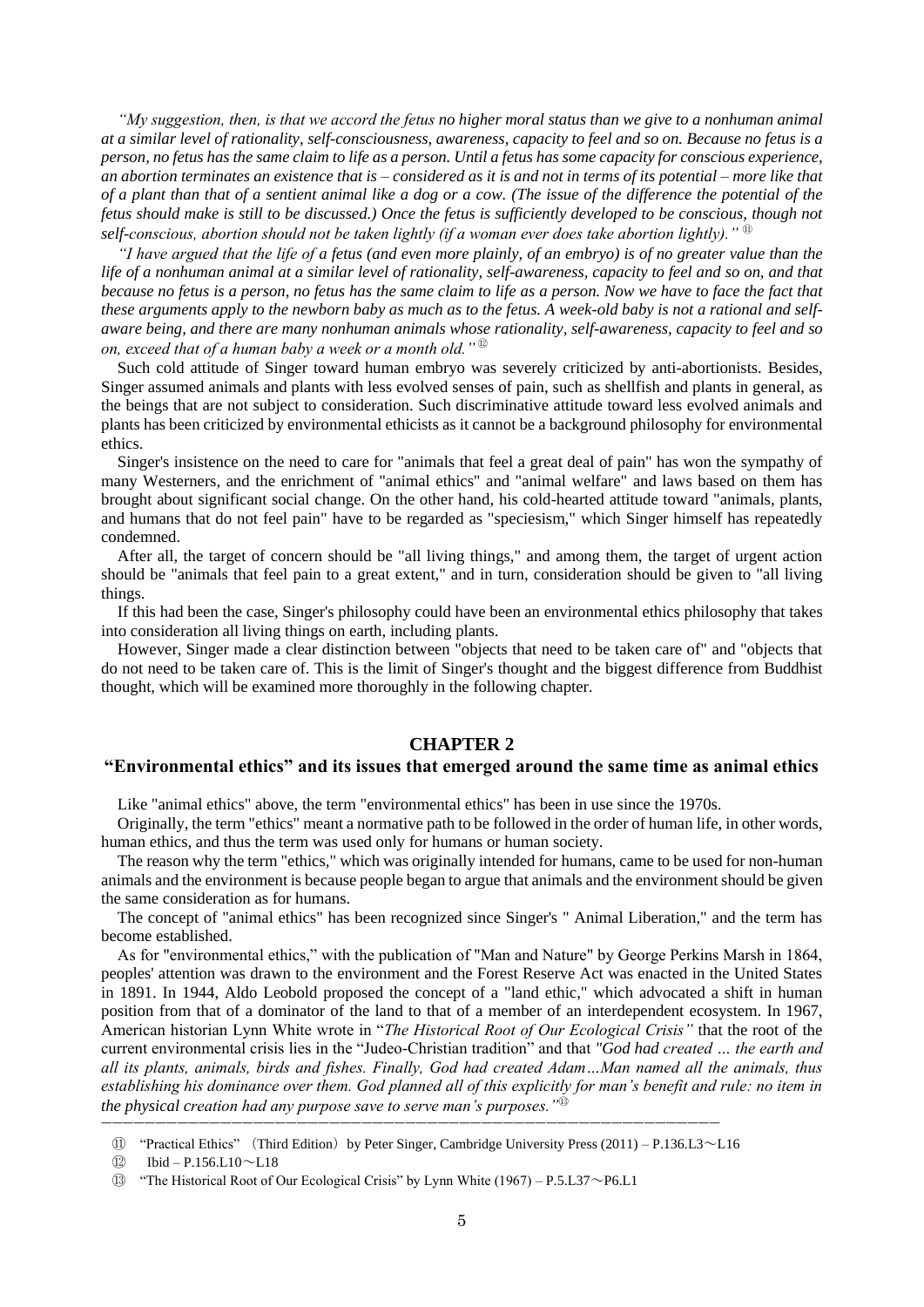In the early 1970s, people began to question the anthropocentric view of nature as all non-human beings are existing for human use. At the Third World Congress on Future Studies held in Bucharest in September 1972, Aarne Næss, Professor of Philosophy at the University of Oslo, Norway, gave a lecture entitled *"The Shallow and the Deep, Long-Range Movement."* He denounced that the environmental movement, whose main objective is to *"Fight against pollution and resource depletion. Central objective: the health and affluence of people in the developed countries."*<sup>⑭</sup> is an anthropocentric, superficial, and shallow ecology. In contrast, he described the Deep ecology as *"Rejection of the man-in-environment image in favor of the relational, total-field image. Organisms as knots in the biospherical net or field of intrinsic relations. ……..To the ecological field-worker, the equal right to live and blossom is an intuitively clear and obvious value axiom. Its restriction to humans is an anthropocentrism with detrimental effects upon the life quality of humans themselves. This quality depends in part upon the deep pleasure and satisfaction we receive from close partnership with other forms of life. The attempt to ignore our dependence and to establish a master-slave role has contributed to the alienation of man from himself."* <sup>⑮</sup>

In other words, Ness said that for humans, the totality of relationships with all living things is the true self, and treating other living things as objects for use is nothing but self-alienation. True environmental protection for human beings is to protect the totality of the relationships among all living things, which is also an act of self-realization for each and every human being. And then he named such environmental protection activities Deep Ecology, as opposed to the anthropocentric Shallow Ecology mentioned above.

The emergence of Deep Ecology, which called for consideration of the totality of relationships among all life forms, including humans, led to the spread of the recognition that the environment is also an object of ethics, and the term Environmental Ethics came into use.

In 1973, the Australian philosopher Richard Routley presented a paper at the 15th World Congress of Philosophy entitled "Is There a Need for a New, an environmental Ethics?" in which he argued that in order to deal with environmental problems, traditional Western ethics is limited to humans, and that even if humans destroy natural things, as long as they do not harm others, such actions are not morally reprehensible, but may even be permissible. In order to cope with this situation, a "new ethics" is needed to replace the old one.

Routley saw Aldo Leopold's land ethic, or "the ethical rules governing the relationship between humans and the land and the plants and animals that depend on it," as the prototype, and called for a new environmental ethic based on Leopold's "land ethic.

However, in 1974, another Australian philosopher, John Passmore, published "Man's Responsibility for Nature," in which he argued against Routley. He disagreed with Routley and argued that there was no need for a new ethic.

Passmore argued that "there is an urgent need to change our attitude towards the environment, and that man cannot continue the unconstrained exploitation of the biosphere. He did not agree with attempts to clarify environmental issues through a radical revision of our ethical framework, such as that advocated by deep ecology, which he considered to be false mysticism and irrationalism. Passmore was highly skeptical of attempts to attribute intrinsic value to nature, and his favored position was to value nature in terms of what it contributes to the flourishing of sentient beings (including humans). He refuted Lynn White's claim above that Judeo-Christianity was the source of anthropocentrism and environmental destruction, saying that Christianity gave humans the role of managing the natural environment and animals, not allowing them to use or destroy them as they please. He argued that since it is our role to protect and manage the natural environment and animals, the existing ethics for humans are sufficient and there is no need for a new ethics.

Thereafter, the major debates in environmental ethics thought continued to be over whether to be anthropocentric or non-anthropocentric, life-centric or ecocentric, ideological or pragmatic.

Yet, apart from such controversies in environmental ethics, the actual philosophy that drives the environmental protection policies of governments in various countries is that if the environment continues to be destroyed, the survival of human beings themselves will be at stake, which is based on the shallow and anthropocentric ideas of so-called shallow ecology. After all, what motivates most people is their own survival, and they may inevitably become anthropocentric.

However, as we have seen in the previous chapter on animal ethics, the number of people who have given up eating meat and become vegetarians or vegans for the pure reason of caring for animals in pain is increasing all over the world, and it is also true that legislation to improve the treatment of farmed animals is being developed all over the world.

It is no exaggeration to say that this is the result of a chain reaction of people sympathizing with Peter Singer's arguments that appeal to people's conscience and sensibilities.

 $\text{(I)} \qquad \text{Ibid} - \text{P.1.L13} \sim \text{L16} / \text{P.2.L2} \sim \text{L9}$ 

⑭ "The Shallow and the Deep, Long-Range Movement." By Aarne Næss (1972) – P.1.L10~L12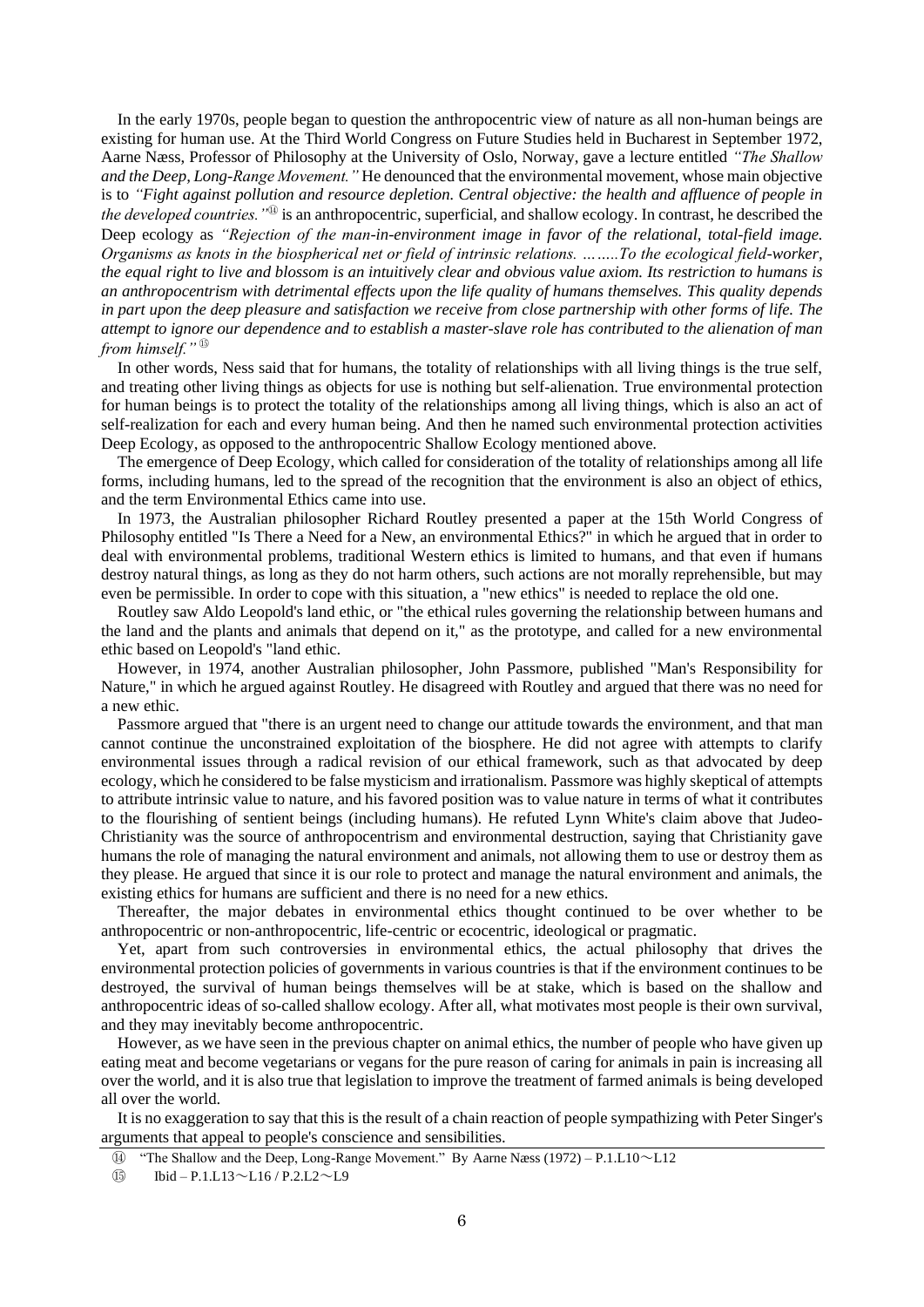Yet, as I have already mentioned, Singer limits the objects of human concern to animals that feel a considerable amount of pain and above, and does not consider animals and plants that do not feel much pain as objects of concern.

In the non-anthropocentric and ecosystem-centric movement of J. Baird Callicott and others, which is becoming the mainstream of environmental ethics today, the protection of ecosystems is the main objective. If the original ecosystem of the area has been altered due to the propagation of alien species, a thorough extermination of the alien species is openly carried out to restore the original state. It is as if alien species are evil, and the extermination of alien species is a natural justice in order to preserve the native species.

In this sense, the current mainstream environmental ethics of ecosystem-centeredness or ecosystem conservationism does not consider the dignity of the lives of individual organisms for the cause of maintaining the indigenous ecosystem. Such an attitude is unacceptable in terms of the ideas of people such as Singer and Tom Reagan, who claimed that animals have the right to live without human interference or exploitation.

Thus, the fact that the background ideas that are the main driving force behind current animal ethics and the background ideas that are the main driving force behind environmental ethics are incompatible with each other and contain fundamental contradictions is a truly serious problem, and there is an urgent need to come up with a coherent idea that is consistent with both animal and environmental ethics.

In this sense, the deep ecology of Arne Ness, Albert Schweitzer, who advocated reverence for life based on the value that "all life is equally sacred," and Paul Taylor, who reorganized Schweitzer's values in the context of contemporary environmental ethics and advocated life-centeredness. Their philosophy, which advocate lifecenteredness, are likely to be the background ideas that underlie both of animal ethics and environmental ethics, in that they consider all life, including animals and plants, as the object of consideration. However, they are also incompatible with animal ethicists such as Singer and Reagan in that they accept the deprivation of other life on the condition that there is a justifiable moral reason. On the other hand, environmental ethics thinkers of ecological conservationism have criticized life-centered environmental ethics such as deep ecology as being too ideological and unrealistic to be implemented.

It is an unavoidable fact that human beings have to take other lives in order to survive. This fact, which cannot be excused, is the greatest cause of heartache for those who truly wish for the well-being of others. It can be said that Buddhism focused on the fundamental contradiction and conflict between wishing for the happiness of others and maintaining one's own survival. Therefore, in Buddhism, life with such a fundamental contradiction is "suffering," and as long as we are greedy for self-preservation, trying to survive by ourselves even if we push others away, we cannot escape from the "suffering" that is the result of such a fundamental contradiction. That is why the ultimate goal is to completely overcome such greed for self-preservation and to continue striving to transcend the form of existence of "life" that can only exist at the expense of others and to sublimate into the form of existence as a Buddha.

In other words, from the Buddhist point of view, all living beings should be cherished and their lives should not be taken for any reason. It is an unavoidable act. This recognition of the fact that it is an unacceptable but unavoidable act is an extremely important point in considering the issues of animal and environmental ethics.

This is because the act of taking another living being's life can never be justified, nor should it be done, for any reason, and it should never be accepted or even recognized as a right.

It would not be an exaggeration to say that the root of the problem is the "excusable self-justification" those human beings have decided upon, such as that eating animals and cutting down forests are God-given human "rights," that the killing of alien species is "necessary" for the preservation of ecosystems, that meat eating is "acceptable" for human survival, and that it is "okay" to kill creatures that do not feel pain, although sentient animals should not be killed.

Human beings, once their acts have been accepted or recognized, almost forget their guilt, remorse, guilt, and reservation, and as if they have the "right" to do so, they unreservedly commit acts against their "original ideals."

For this reason, "the awareness that we are doing something that cannot be tolerated or justified, but that we cannot help but do" can be the greatest deterrent to minimize the damage to others caused by our actions.

To use a very simple example, in Japan, the Road Traffic Law stipulates that bicycle should be ridden on the road and not on the sidewalk. In other words, riding a bicycle on the sidewalk is clearly illegal. Yet, in reality, riding a bicycle on a narrow road is extremely dangerous and can hinder the passage of cars, and in some cases, it is necessary to ride on the sidewalk to avoid danger. However, because bicyclists ride on sidewalks is illegal, the riders immediately return to the road if there are people walking on the sidewalk and give top priority to the safety of pedestrians. Yet, what if bicycles were allowed to ride on sidewalks and legalized as it is unrealistic and idealistic to force bicycles to ride on the road? Because it is a "right" granted by the government, a "necessity," and "accepted" by everyone, almost all bicycle riders will use sidewalks. As a result, accidents between bicycles and pedestrians will increase dramatically, resulting in many deaths and injuries.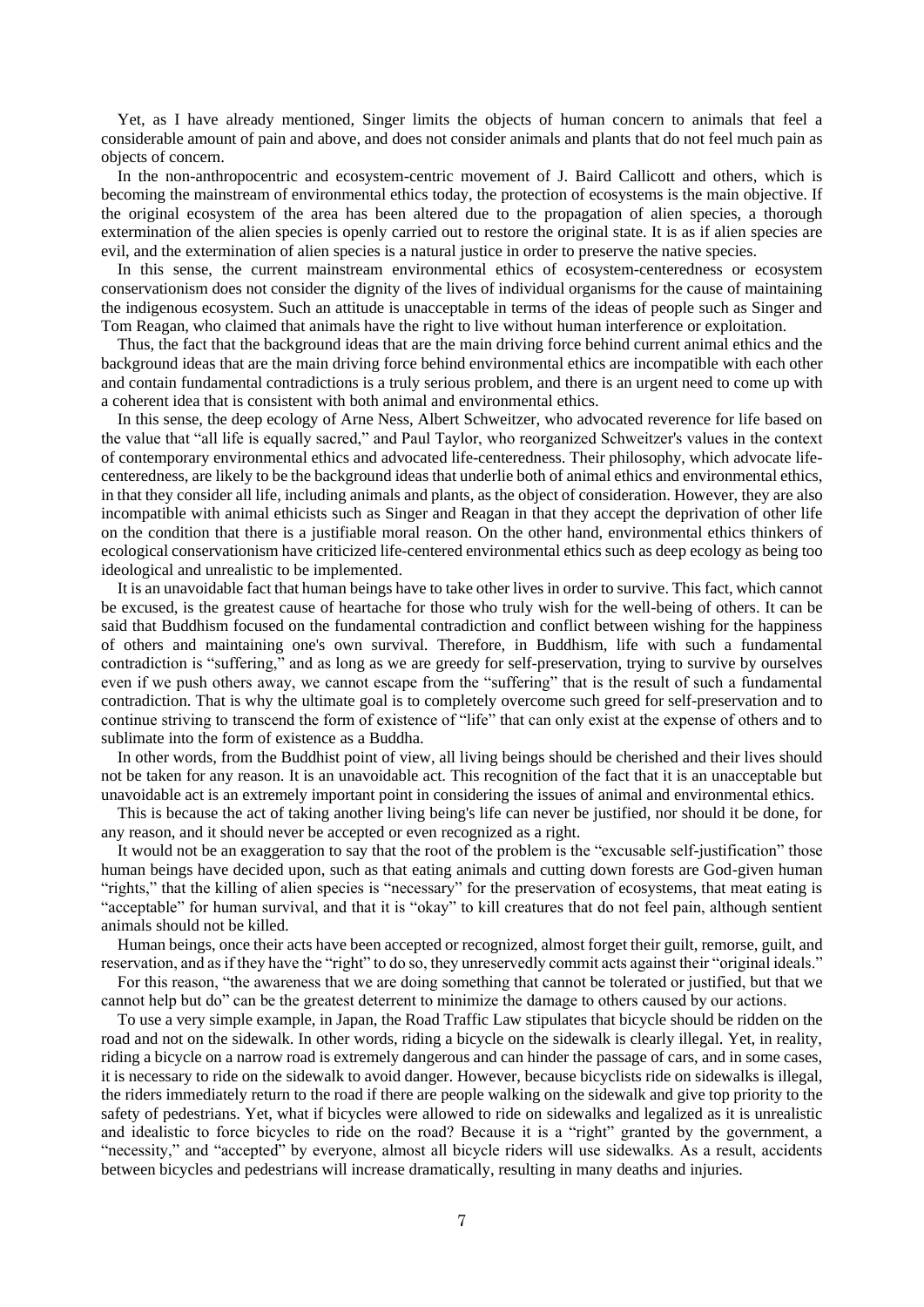In this way, the key to putting a stop to human behavior is to be aware of the fact that we are doing things that cannot be condoned or justified, but that we have no choice but to do so.

## **CHAPTER 3**

### **The Meaning and Position of the Precepts of Non-killing and Compassion in Buddhism**

Buddhism, which was preached by (Shakyamuni) Buddha, who is said to have attained enlightenment at Buddha Gaya in India around 450 B.C. has spread not only in India but also in neighboring countries, Southeast Asia, Tibet, China, Korea, Japan, and now all over the world.

In Buddhism, the first precept to be observed by both monks and lay followers is the precept of non-killing. The teachings and interpretations of the Buddha's teachings vary greatly, and there is still much debate as to what the Buddha's true teachings were. Yet, it can be said with certainty that the Buddha set the precept of nonkilling first and foremost in his code of conduct as a Buddhist, and it may be the point that all the Buddhists can agree on. In other words, it would not be an exaggeration to say that Buddha considered breaking the precept of non-killing to be a violation of the fundamental principles of the Buddha's teachings.

Yet, it seems that the meaning and ideological basis of this important precept of "non killing" has not been explored deeply enough in history.

In the early days of Buddhism, the precept of "non killing" was accepted as a basic premise to be observed, and there may have been no need to explain its meaning or reason in depth, nor was there any necessity to delve into it. However, considering the detailed and meticulous analysis of the Buddha's teachings by the later schools of Buddhism, it is unlikely that the issue of "non killing" and compassion as its basis was considered to be of paramount importance, given the fact that so little attention was paid to this important topic, and rather too much attention was devoted to even trivial issues.

Furthermore, from the teachings of the Four Noble Truths, the Eightfold Path, and impermanence and anātman (no permanent self or essence) which are said to have been first taught by the Buddha, it would seem that the significance of compassion, which is the basic premise of the precept of non-killing, cannot be easily derived.

In other words, if you go through the theory of anātman (no permanent self or essence), the self, which is the object to be attached to in the first place, has no essence nor substance, and the purpose of practice is to realize that all objects to be attached to, including the self, have no substance, and to be liberated from all attachments, never to be reborn in this world again, and thus to attain the so-called Arhat-ship.

In this way, the fact that all objects to be attached to, including the self, are insubstantial means that all living beings, the objects of compassion, are also insubstantial in nature and cannot be objects to be attached to nor cared for.

This is clearly a contradiction. If the theory of anātman (no permanent self or essence) and the practice of becoming an arhat based on this theory do not lead to the necessity of compassion, then it becomes unclear why the Buddha had set non-killing as the first item in his code of conduct as a Buddhist and strictly ordered compassionate practice.

The fact that the Buddha strictly ordered non-killing precepts and compassionate acts, and the fact that he taught the Four Noble Truths, the Eightfold Path, impermanence, and anātman (no permanent self or essence), and the way to practice to become an Arhat, are both almost certain historical facts.

If one of these two important facts is not derived from the other, or contradicts its philosophy, it may be an indication that one of the facts does not present a complete picture that encompasses both facts.

In other words, if the inevitability of the precepts of non-killing and compassion cannot be derived from the particular interpretation of teachings as taught in the Theravada Buddhism to attain Arhat-ship, it may be clear that they do not represent the whole picture of Buddhism as originally taught by the Buddha.

The issue of compassion was finally discussed in depth in Mahayana Buddhism, and it was made clear that it was a prerequisite for attaining Buddhahood, which is beyond Arhat-ship. Yet, compared to the so-called early system of the teachings found in Theravada Buddhism, the concept of bodhisattva conduct based on compassion in Mahayana Buddhism was so extensive in its logical development that it was once advocated that Mahayana Buddhism is not the teachings of the Buddha.

However, the issue of compassion is the basis for the fundamental premise of the Buddhist precept of nonkilling, and in a sense, it should have been the most important issue for Buddhists. Yet, the disciples after the Buddha did not deeply delve into this most important theme, and the focus of their attention was fixed on the mastery of the Arhat path, which is not necessarily connected to the significance of compassion. As a result, the precepts of non-killing and the practice of compassion have been treated as mere precepts and desirable virtues.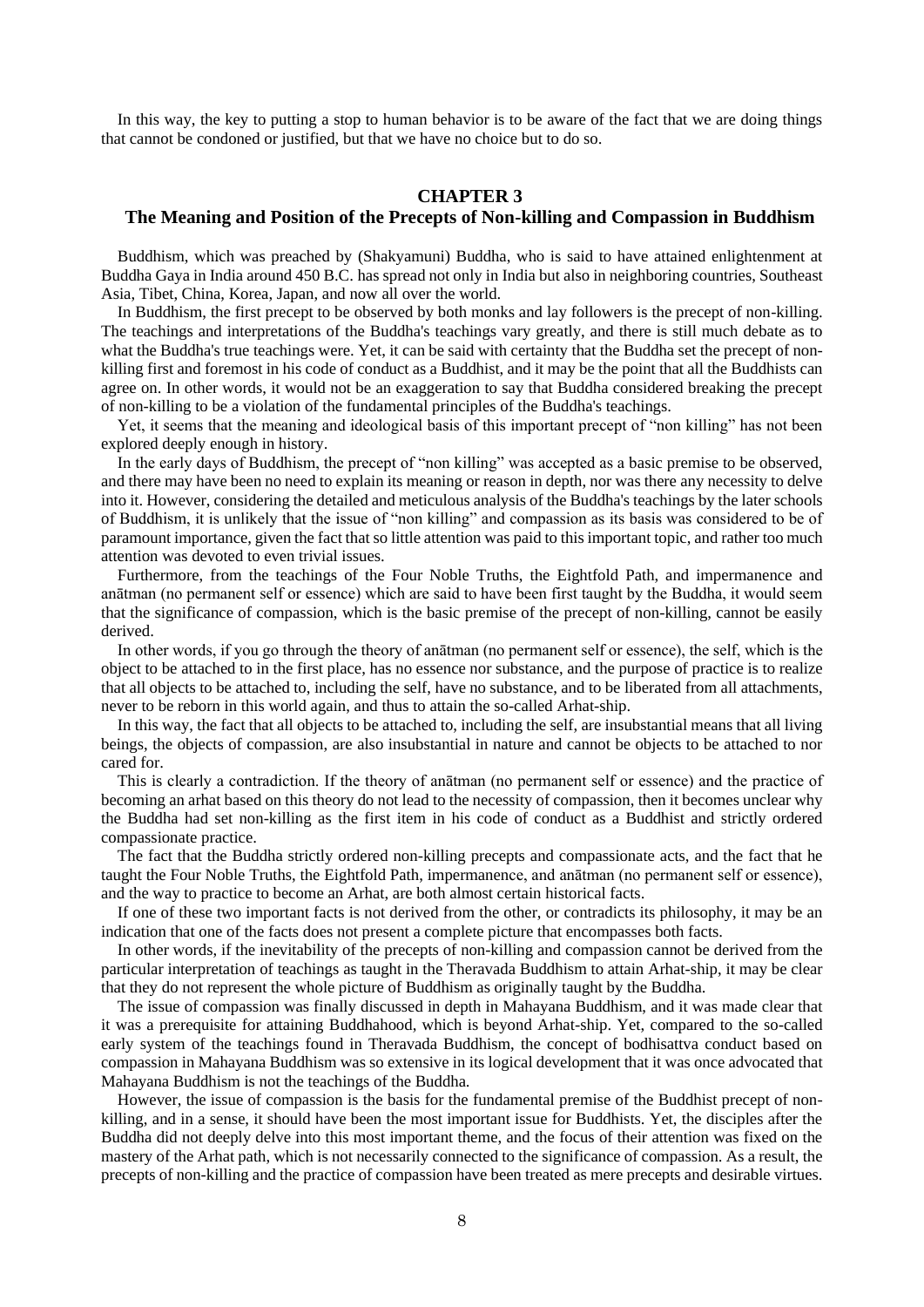Obviously, this did not reflect and explain the significance and meaning of the fact that the Buddha, set the precept of non-killing as the first code of conduct for Buddhists and strictly ordered the compassionate acts. In this sense, it can be said that the interpretation of Buddhism before the emergence of Mahayana Buddhism was not complete enough in the sense that it failed to show the whole picture of the original Buddha's teachings which placed the precept of non-killing and the compassionate conducts for all living beings as the most important prerequisite.

Therefore, we will first go back to the early Buddhist scriptures and examine how the importance of compassion was taught there. First, the Buddha's teachings only explain the importance of practicing compassion and do not give any reason or necessity for doing so. Secondly, in later Mahayana Buddhism, the Buddha's teachings on the Four Noble Truths, the Eightfold Path, and impermanence and anātman (no permanent self or essence) were delved into in depth, and as a result, compassion for all sentient beings arose from the state of equanimity that Buddhas and Bodhisattvas attain through their indiscriminate wisdom. As a result, the motivation for the precept of non-killings, the first code of conduct for Buddhists, was naturally derived.

## **CHAPTER 4**

### **The Importance of Compassion strictly ordered in the Early Buddhist Scriptures**

<Sutta Nipata> Chapter 1: The Serpent 8: Compassion

*"143 The following is what a person who has attained the ultimate ideal should do to attain this state of peace. He should be capable, upright, righteous, gentle in speech, meek, and without conceit.*

*144 He should know what is sufficient, live frugally, do little in the way of chores, have a simple life, be quiet in all senses, be intelligent, not overbearing, and not covetous in all (other) houses.*

- *145 And never do anything that is vile, so that you may be reproached by other person of good sense. Be happy, be at ease, be at peace, all living beings.*
- *146 Let not any living creature, whether frightened or strong, long, great, medium, or short, minute or coarse, or anything of the kind, be it visible or invisible.*
- *147 Happy are all living things, visible and invisible, dwelling far and near, born and to be born.*
- *148 Let no man deceive another, neither let him despise another, wherever he may be; neither let him wish to afflict another with anger.*
- *149 Just as a mother would protect her only child at all costs, so too should you be immeasurably compassionate toward all living beings.*
- *150 And raise up a heart of immeasurable compassion for the whole world. Upward, downward, and sideways, without hindrance, without resentment, without enmity (do charity).*
- *151 As long as you stand, walk, sit, lie down, and do not sleep, be sure to keep this mindfulness (of compassion).In this world, this state is called the sublime state.*
- *152 He who is free from all evil thoughts, who keeps the commandments, who has knowledge, and who is free from the greed of all desires, will never again be conceived in a mother's womb.*"  $\mathbb{G}$

This is a verse from the Sutta Nipata, which is considered to be one of the oldest Buddhist scriptures in existence, especially in verse *149:"Just as a mother would protect her only child at all costs, so too should you be immeasurably compassionate toward all living beings."*

In this way, we should have a heart of compassion for all living beings. The compassion for all living beings expressed here is not merely "do not harm living beings," but is so great that we are told to protect them even at the cost of our own lives, "just as a mother protects her only child even at the cost of her own life."

In other words, it would not be an exaggeration to say that the lives of all living beings are clearly stated to be of equal value to one's own life.

However, no reason is explained here why the lives of all living things are so important, nor is there any reason why we should protect them even at the cost of our own lives.

As for the question of whether plants are included in the list of all living things mentioned here, some studies have suggested that the original Pali word translated in 146 as "whether frightened or strong" can be translated

⑯ "Sutta Nipata" (translated from Pali into Japanese) by Hajime Nakamura (1984, Iwanami) (translated from Japanese into English by author)

―――――――――――――――――――――――――――――――――――――――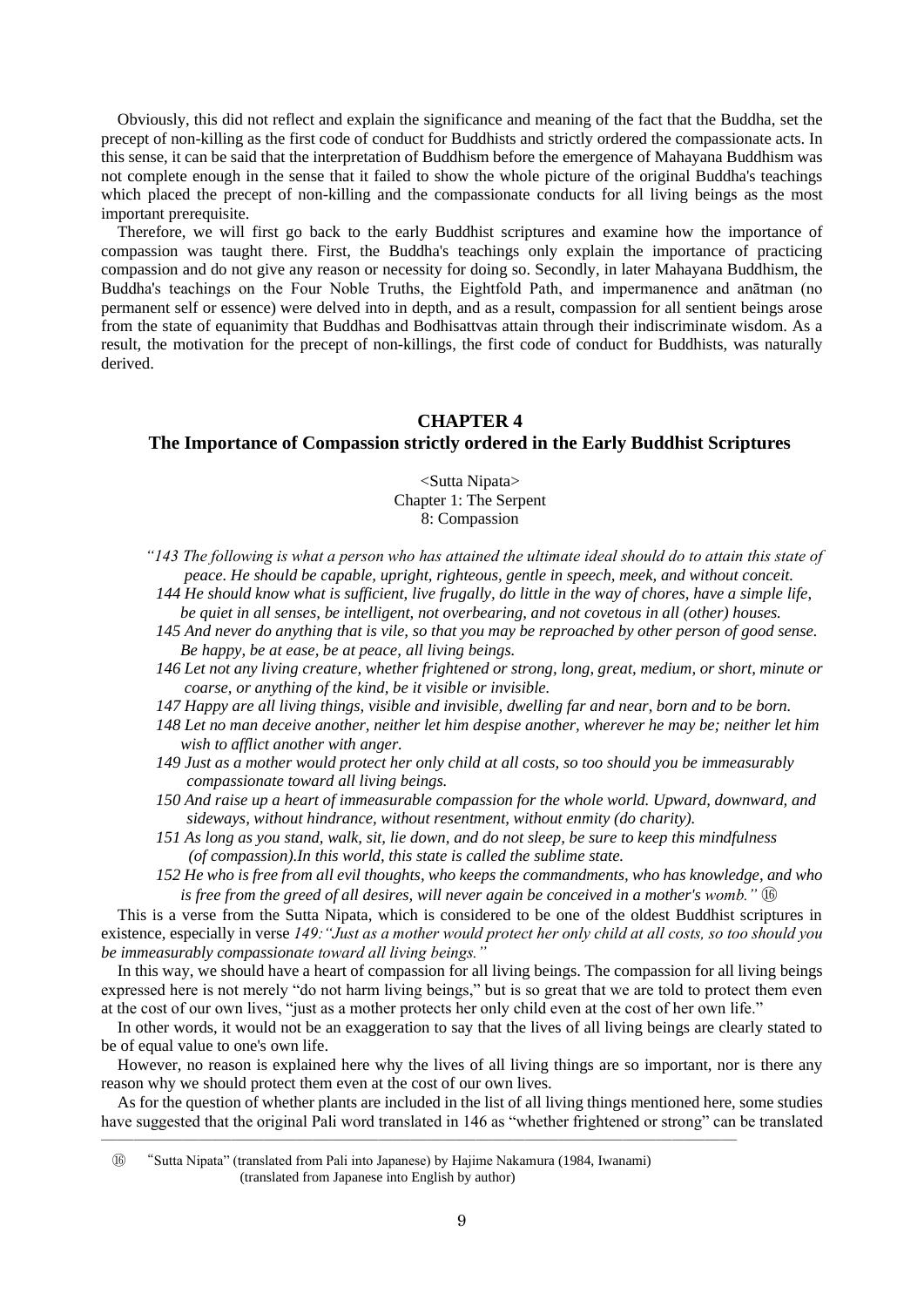as "whether movable (tasa) or immovable (thāvara) and the word "tasa" can be interpreted as "animal" and "thāvara" can be interpreted as "plant."<sup>⑰</sup> Thus, it seems possible to assume that at least at the time this sutra was compiled, plants were included among the living beings.<sup>®</sup>

Yet, as a result of the doctrinal analysis of the Buddha's teachings by his later disciples, the object of compassion was determined to be the so-called sentient beings, meaning living beings with senses. The fact that only "sentient beings" are considered as objects of mercy seems to be akin to Peter Singer's definition of protection as only "animals with some degree of sentience or more." However, Singer's biggest problem seems to lie in the fact that he differentiated the animals with a certain degree of sentience and above and other less sentient animals and plants. (I will examine this point again in Chapter 7), and this attitude is fundamentally different from Buddhism.

As mentioned above, according to the doctrine that was later systematized by the disciples of the Buddha, the object of compassion is beings that are sentient. But this does not mean that only sentient animals can be the object of compassion, and other living beings such as plants are excluded. Because, as quoted above, in the Sutta Nipata which is considered to contain the oldest teaching of Buddha, it is said "*should you be immeasurably compassionate toward all living beings.* And as term "all living beings" is used here, there seems to be no reason to exclude plants from "all living beings."

The reason why animals and plants are separated is probably because in the process of analyzing the teaching of Buddha, it was thought that only sentient animals, which accumulate actions with a certain degree of sensation and emotion, accumulate Karma, and according to that karma they go through reincarnation. And only the beings that go through reincarnation are regarded as sentient beings.

Yet, in a sense, these are the metaphysics conceived by the disciples, and it is questionable how much of the Buddha's original intentions and worldview were reflected in them.

In any case, the Buddha's command to "protect all living beings even at the cost of one's own life" may have been a supreme command to all Buddhists, but the reasons for it, its importance, and its place in the overall Buddhist doctrine were not discussed until the rise of Mahayana Buddhism.

## **CHAPTER 5 Compassion as emphasized in Mahayana Buddhism and its premise of indiscriminate wisdom**

In the early Buddhist scriptures, Sutta Nipata, it is ordered to protect the lives of all living beings even at the cost of your own life, but later in Theravada Buddhism, the main aim became to realize that there is no substance to be attached to in oneself, or any other things, and to pursue the path of liberation from all attachments.

This meant that all living beings, the objects of compassion, were also essentially insubstantial and somethings not to be attached to. This was probably the main reason why the issue of compassion was not deeply delved into in Theravada Buddhism, but how then did Mahayana Buddhism derive the necessity of compassion from the theory of anātman (no permanent self or essence) ?

One of the distinctive Mahayana Buddhist scriptures, known as Ten Stages Sutra (Sanskrit: Daśabhūmika Sūtra), later incorporated into Avatamsaka Sutra as the Chapter of Ten Stages. The following is a quotation from its 6th stage.

> *<Verse 14>In this way, without the slightest doubt, the Bodhisattva perceives the truth of the origination of deluded beings caused and conditioned by various correlations. It is like a phantom, appearing untruthfully as if it were something that really exist. It is like a dream, in which the egosubject is tormented, even though there is no ego-subject to be tormented. It is like all the images that appear in the mirror of truth. It has a nature similar to that of a shimmer, and it misleads the unenlightened beings. (24)*

*The bodhisattva, through the wisdom of enlightenment, sees through the truth, from ten kinds of true perspectives, that deluded beings are caused and conditioned by various correlations, and in that there is no self, no sentient being, no life, no human being, nothing substantial, and śūnya (devoid of its own essential nature). With the wisdom of enlightenment, the Bodhisattva clearly recognize the truth that there is neither an individual ego that acts nor an individual ego that suffers.* 

*In that process, the various paths to attain the enlightenment of free liberation (the entrance gate to the liberation by the recognition of śūnya) appear through the suchness of śūnya as it is.*

⑰ "Do Plants Have Life? -Theravada Buddhism's Two Types of Life Root," by Akira Fujimoto (Annual Report of the The Nippon Buddhist Research Association, No. 68, 024) – P.102

⑱ The problem of the sentience of plants in earliest Buddhism by Lambert Schmithausen – P58-P65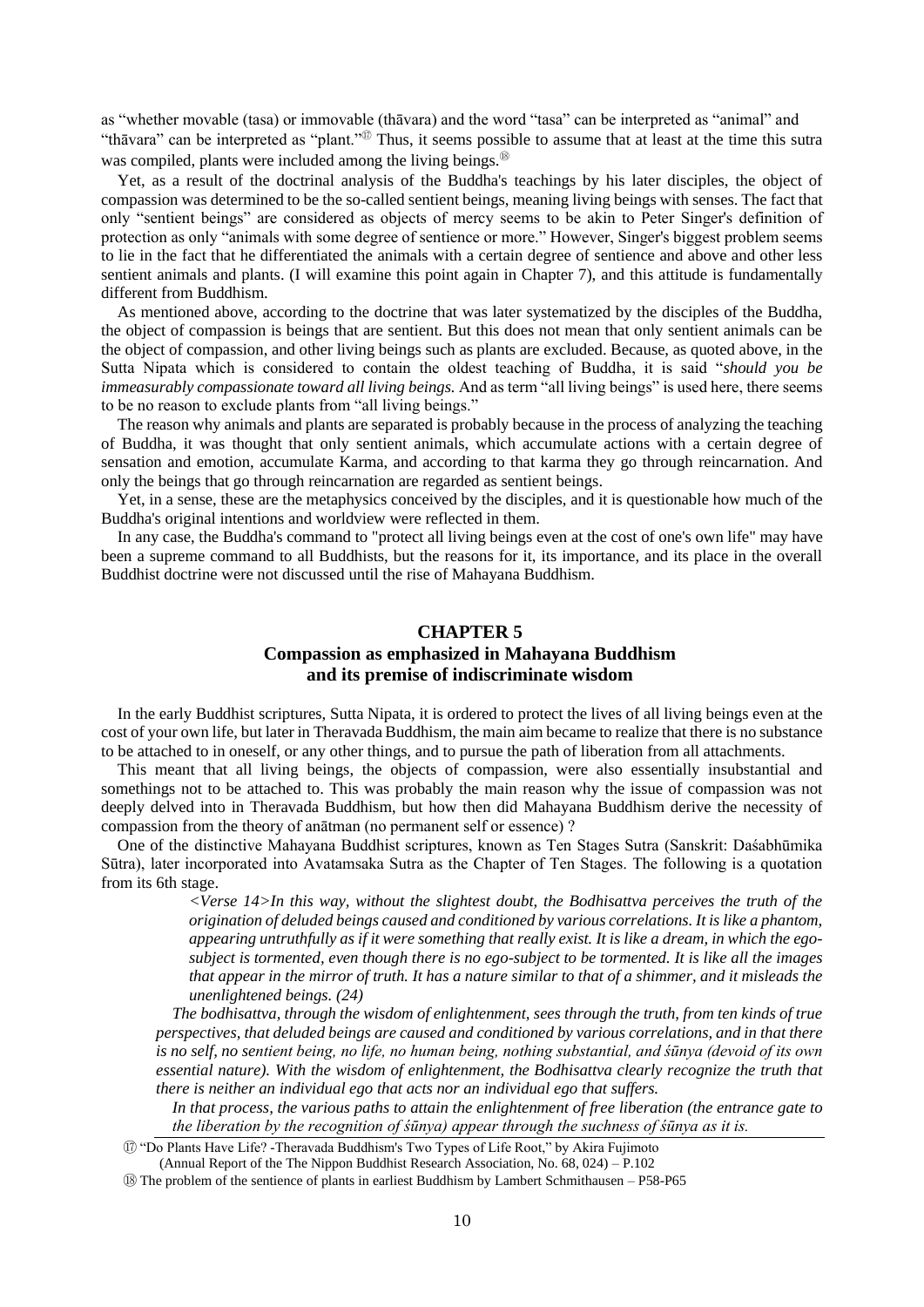*The Bodhisattva achieves the ultimate free liberation as these components of deluded beings are essentially extinct, without substance. There is no individual substance of any being. Thus, for the Bodhisattva, the various paths to free liberation (the gate of formless liberation) emerge before him through the suchness of being without individual substance. When the Bodhisattva has thus mastered the suchness of śūnya and the suchness of no individual substance, no desire can arise anymore. Aside from great compassion and the desire to bring all sentient beings to maturity on the Bodhisattva Path. In this way, for the bodhisattva, the various paths to free liberation (the gate of liberation without desire) will appear through the suchness of not seeking desire.*<sup>⑲</sup>

Here, the Bodhisattva who has mastered the state of egolessness is aware that there is no ego, no sentient being, no living being, no human being, and all of them are not substantial but śūnya (devoid of its own essential nature). Once one has mastered the suchness of śūnya and no individual substance, no desire arises. However, the desire to bring all sentient beings to maturity on the Bodhisattva Path through the "Great Compassion" that exists from the beginning is different and will never disappear.

In other words, from the perspective of being aware of the true reality of things, there is nothing substantive about the self, sentient beings, or anything else, they are śūnya and cannot be the object of one's attachment or desire, yet for those sentient beings who are not aware of the true reality of things, all kinds of suffering that arise from their ignorance is very real, and unless the bodhisattva leads them to the bodhisattva path so that they too can be free from suffering, their suffering will continue forever.

Such suffering of sentient beings is ultimately delusional and insubstantial, but an attitude of leaving it as someone else's problem without doing anything to them is the proof of "separating" enlightened oneself from unenlightened others, and have not yet transcended "the state of self-separation."

In this sense, those who remain on the arhat path, neglecting the implementation of compassion and seeking only their own enlightenment, can be said to have not yet surpassed the above-mentioned state of self-separation. The following passage is a continuation of the previous quote.

> *<Verse15> In this way, when one recognizes the truth of the origination of deluded beings caused and conditioned by various correlations, then there only emerges the suchness of śūnya as it is. For those who have wisdom, when the various conditions cease to exist, then there only emerges the suchness of being without individual substance. If one recognizes that individual substance is not really there, one will not seek it anymore, except for taking rebirth, only because of deep compassion to sentient beings. (25)*

*If one practices the various paths to free liberation through these three kinds of suchness, the bodhisattva will no longer have the notion that there is a distinction between self and other. He will not have the notion of an individual ego-subject who acts nor an individual ego-subject who suffers. The notion of existence and nothingness will disappear. Then, one will be more and more inspired by the Great Compassion and will strive harder and harder, in order to perfect the various practices that lead to bodhi without leaving any part that has not been perfected yet.*

*The bodhisattva thinks, "It is only when various conditions are corelated that deluded beings (conditionally caused phenomenon) arise. If the correlations are broken somewhere, it will never arise. It is only when the various conditions are brought together in unison that deluded beings arise. If that unison is broken somewhere, it will never arise. Yes, I know that every deluded being is contaminated with many erroneousness. Let me try to break the correlations and unison of these various conditions. Nevertheless, I must not become fully aware of the ultimate extinction of arising process (conditional causation of phenomenon)-egocentric operation- of all deluded beings. Because I must help all sentient beings mature into the Bodhisattva path."* 

*Thus, all of you, disciples of the Buddha, by the wisdom of enlightenment as you are clearly recognizing that arising process of deluded beings are contaminated with many erroneousness and devoid of its own substantiality and essentially non-phenomenal, then at that time, with emergence of great compassion, the bodhisattva never cease to work for the sentient beings. Because of it, it is said "the wisdom with complete freedom emerges." The Bodhisattva practice with Prajñā (the finest perfect wisdom) appear before one's eyes. It manifests vividly.* 

*In this way, the Bodhisattva fully attains the wisdom and exemplifies the Bodhisattva actions with most excellent Prajñā (the finest perfect wisdom). There, one achieves one's goal by accumulating various efforts to complete the various practices that lead to bodhi. However, making the effort does* not mean that one remains complacent among the deluded beings. Rather, by the wisdom of *enlightenment, one clearly recognizes essential extinction of arising process of deluded beings. Yet,* 

⑲ "Ten Stages Sutra" translated by Noritoshi Aramaki (from Sanskrit to Japanese)(Chuko Bunko) P191.L4~L15 (translated from Japanese to English by author)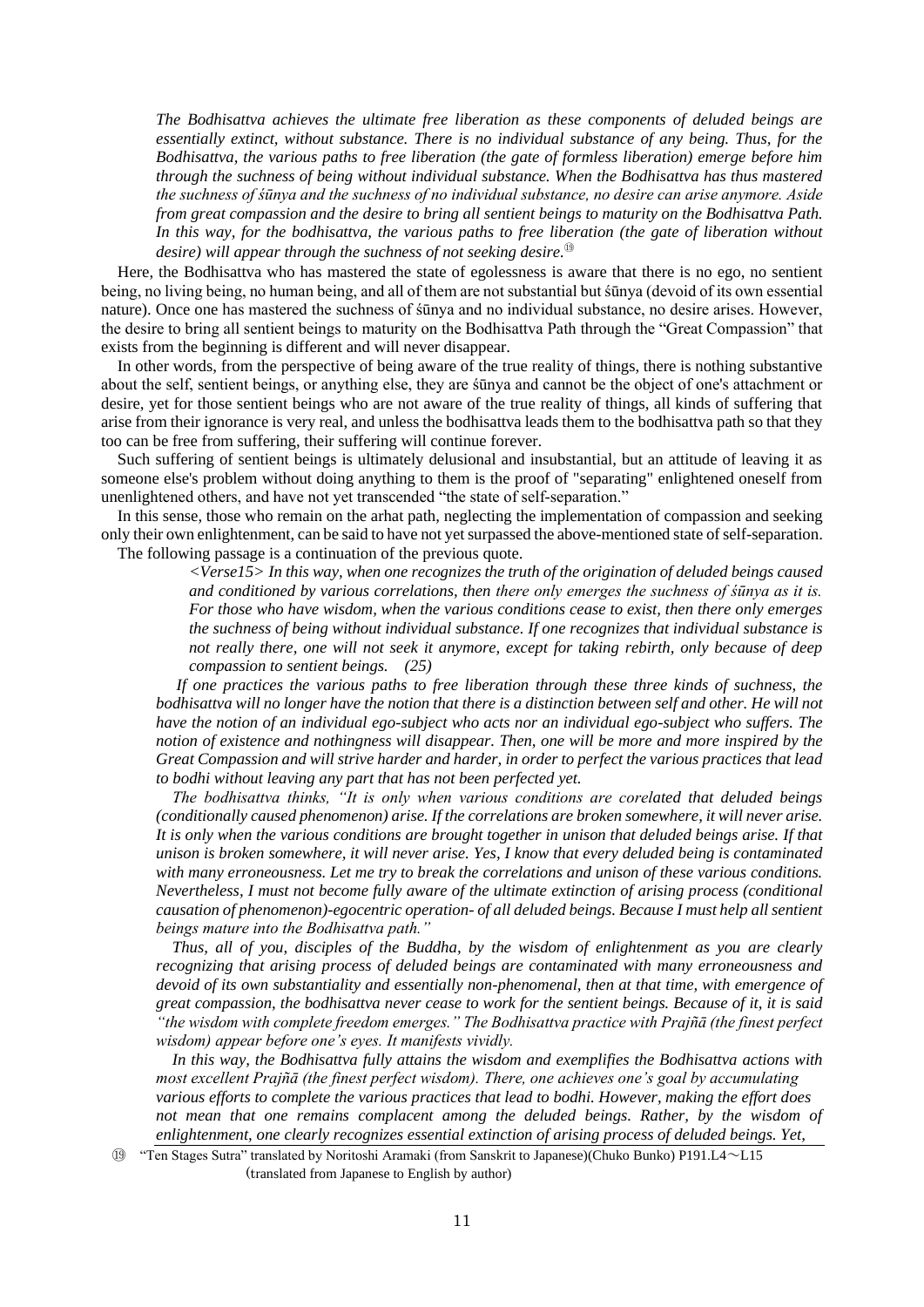#### *one does not remain complacent in the state of extinction. This is because if one does so, the various practices that lead to bodhi will not be fulfilled.* <sup> $\circledast$ </sup>

Here, as mentioned above, it is said that for the bodhisattva, who practices the various paths to attain the enlightenment of free liberation (the entrance gate to the liberation by the recognition of śūnya) through the suchness of śūnya, the various paths to free liberation (the gate of formless liberation) through the suchness of being without individual substance and the various paths to free liberation (the gate of liberation without desire) through the suchness of not seeking desire, will have "no more notions of separating self and other." This means that the Bodhisattva has reached a state of "indiscriminate wisdom" that transcends the "separation of self and others."

Furthermore, in (Verse15), it is said, "if one recognizes that individual substance is not really there, one will not seek it anymore, except for taking rebirth, only because of deep compassion to sentient beings." It means that the bodhisattva's rebirth in the world of reincarnation is not due to obstinance to one's ego, but due to compassion for sentient beings.

Then, "the bodhisattva fully attains the wisdom and exemplifies the bodhisattva actions with most excellent Prajñā (the finest perfect wisdom). There, one achieves one's goal by accumulating various efforts to complete the various practices that lead to bodhi. However, making the effort does not mean that one remains complacent among the deluded beings. Rather, by the wisdom of enlightenment, one clearly recognizes essential extinction of arising process of deluded beings. Yet, one does not remain complacent in the state of extinction. This is because if one does so, the various practices that lead to bodhi will not be fulfilled." In other words, bodhisattvas do not remain in the world of delusion, yet although they are aware of the essential extinction of arising process of deluded beings, they do not remain in the world of nirvana, but rather strive to perform the various practices that lead sentient beings to bodhi.

Furthermore, it goes "Let me try to break the correlations and unison of these various conditions. Nevertheless, I must not become fully aware of the ultimate extinction of arising process (conditional causation of phenomenon)-egocentric operation- of all deluded beings. Because I must help all sentient beings mature into the Bodhisattva path." This means that although it is quite possible to become fully aware of the ultimate extinction of activities of self, one does not dare to go that far because if one does so, the agency that bring the bodhisattva to world of delusion to lead sentient beings to enlightenment would also be extinguished and it would let the bodhisattva enter into so-called parinirvāṇa (complete nirvana), making it impossible to continue the practice of bodhisattva.

In this way, Mahayana bodhisattvas also recognize that both their own selves and sentient beings are essentially insubstantial, simply arising by various correlations as described by the theory of anātman (no permanent self or essence). This view is same as Theravada practitioners who aim to attain arhat-ship. However, in fact many sentient beings are actually suffering and their suffering will never be eased until unless some enlightened ones guide them to the liberation. Seeing the sufferings of so many sentient beings, without trying to guide them toward enlightenment, (thinking that they are not the objects to be clung as they have no intrinsic substance), just trying to free oneself from all attachments and quickly enter the state of nirvana alone can be regarded as a self-centered attitude.

Also, it may be a disregard of the Buddha's stern command (in Sutta Nipata) to "protect all beings, even at the cost of your own life." In this sense, it must had been a matter of historical necessity that Mahayana Buddhism later questioned such a way of Buddhist practice that neglected the first code of conduct for Buddhists, and established a new doctrinal interpretation and system of practice that included the issue of compassion that had been left unresolved in the Theravada Buddhism.

In the Sthiramati's commentary on the Mahayana-sutra-alamkara-karika, which is said to have been expounded by Maitreya, the founder of the Yogachara School, there is a description as follows.  $^{\circledR}$ 

> *When one attains the First Stage, one acquires the view of the equality of self and others, hence it is termed "The View of All-inclusive Great Self." Thus, by viewing "self and others are equal" it benefits infinite sentient beings, hence it termed "The View of All-inclusive Great Self." In other words, "at the time of attaining the First Stage" then as one settles in the view of "the equality of self and others," so one "takes refuge in The View of All-inclusive Great Self," which is extremely rare, it means.*

*When it is said "No view of self is here but still there is view of self," (K.38, a) it means when one attains the First Stage, it can be said that one will have "view of self" but at the same time*

⑳ Ibid – P192.L10~P194.L8

㉑ A Study on the Theory of No-Self and Ethics: Focusing on Altruism in the Early Yogachara School by Koji Chiba (Komazawa Women's Univ.)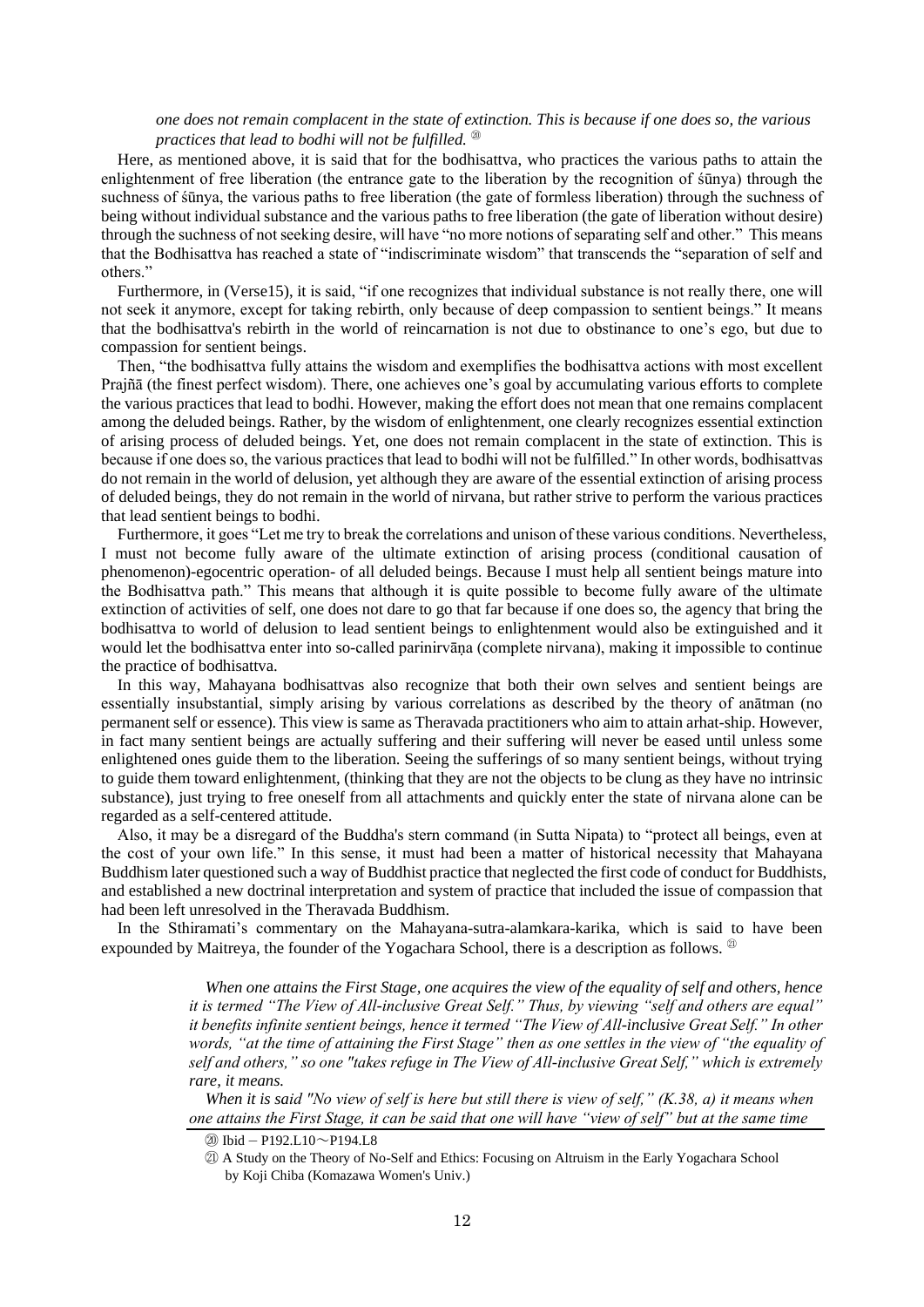*one will have "no view of self." The reason why one will have "no view of self" is when one attains the First Stage, one breaks off the physical view of oneself, so it is said that one will have "no view of self." Then why is it said that one will have "view of self ?" It is because one regards oneself and sentient beings equally like as all sentient beings are oneself. That is why it is said that one will have "view of self."*<sup>㉒</sup>

*(Omission)*

*"But it is not so [with the bodhisattva], because for the bodhisattva, sentient beings and oneself are equal." (K.41, d) thus when it is said so it means that [the above bodhisattva's actions] are not rare. In other words, if the above occurs in those who have not attained sama-citta (empathetic equality mind) with regard to self and others, [it is] rare. But if [even such people] have compassion for themselves and strive to be happy, it is not rare for them [to do the above for themselves.] Likewise, in this case, if the bodhisattva has attained empathetic equality mind toward oneself and others, and assimilate that all sentient beings are nothing but oneself, then how can it be rare to benefit all sentient beings and wish for their happiness? That is why it is said it is not a rare thing.*<sup>㉓</sup>

In other words, a bodhisattva who has attained the indiscriminate wisdom that transcends the distinction between self and others has attained sama-chitta (empathetic equality mind) with regard to self and others, and understands that all sentient beings are nothing but oneself, and that it is quite natural and not rare to benefit all sentient beings and wish for their happiness.

In this way, through the ideological development of Mahayana Buddhism, the importance of compassion emphasized by the Buddha was incorporated into the system of thought, while taking into account the Four Noble Truths, the Eightfold Path, and the theory of impermanence and anātman (no permanent self or essence). In the past, the purpose of Buddhist practice was to free oneself from all attachments and to be free from the world of samsara, but now, compassion is the basic premise, and the purpose of Buddhist practice is to walk the path of enlightenment together with sentient beings as the practice of compassion. In the end, the ultimate goal was to attain the indiscriminate wisdom that transcends the distinction between self and others, and to reach the state where all sentient beings are the self, and that is the state of the Buddha. Here, at last, the consistency of the Four Noble Truths, the Eightfold Path, the theory of impermanence, and the theory of anātman (no permanent self or essence), as well as the precept of non-killings as the most important precept and the practice of compassion as the basis for this precept, have been clarified and integrated ideologically.

## **CHAPTER 6 History and Current State of the Ideological and Practical Impact of the Idea of Compassion in Buddhist Countries**

As we have seen above, the Buddha's stern command in the original Buddhist scriptures to "have compassion for all living beings at the risk of one's own life, just as a mother protects her only child at the risk of her own life," became the basis for the precept of non-killings. However, the significance of this Buddha's commandt was not sufficiently conveyed by his later disciples, especially in terms of doctrine, and it was treated as just one of the precepts and as a result its ideological influence was limited.

Later on, people who felt the contradiction of the actual practice of monks who were isolated from society, despite the importance of compassion emphasized by the Buddha, pursued the meaning of the importance of compassion in both doctrine and practice. It is thought that the system of thought that later came to be known as Mahayana Buddhism, which is rooted in the Mahayana philosophy, came to appear as the Mahayana sutras.

However, although the system of thought appeared as the Mahayana sutras and treatises, it is unclear how much the practical groups that actually put the thought into practice developed. And Mahayana Buddhism went through esotericization in India and later declined.

In the meantime, Mahayana Buddhism, while esotericized, spread to East Asia and Tibet, and developed in each place. However, bodhisattvas who have attained the indiscriminate wisdom that transcends the distinction between self and others, such as those described above in the Ten Stages Sutra and the Mahayana Sutra Alamkara Karika, have attained the sama-chitta (empathetic equality mind) with regard to self and others,

――――――――――――――――――――――――――――――――――――――

㉒"Sthiramati's commentary on Chapter 14 of Mahayana-sutra-alamkara-karika"(translated from Sanskrit to Japanese by Nobuchiyo Kotani) (Bunrido), 1984. P179.L16-L27 (translated from Japanese to English by author)

㉓ Ibid – P182.L16~L25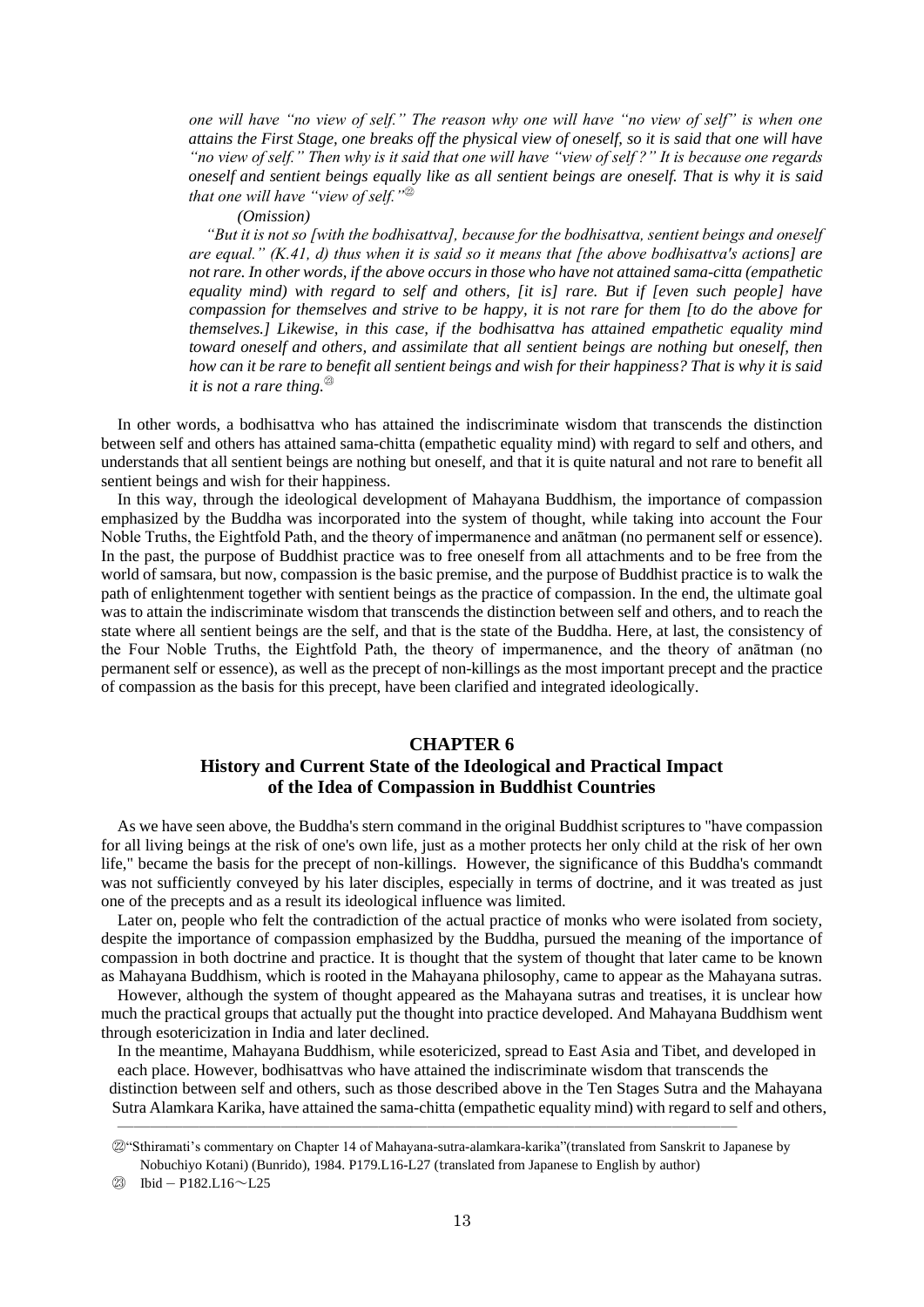and understand that all sentient beings are the self, and wish to benefit all sentient beings and wish for their happiness. Aside from a few legendary examples, such as those of famous monks and the followers of the Sanjiejiao (Three Levels Movement) of the Tang Dynasty, there have not been many instances of the ideal of bodhisattva practice being put into practice.

The reason for this is that the Mahayana Buddhism that was introduced to East Asia and Tibet was mainly focused on individual meditation or seeking salvation by praying to a deified Buddha, and a religious movement like the one described above, where many people would practice the philosophy of bodhisattva conduct, such as "understanding that all sentient beings are the self, benefiting all sentient beings, and wishing for their happiness," could not become a major social movement.

It was because, as we can learn from the history of the above-mentioned Sanjiejiao (Three Levels Movement) of the Tang dynasty in China, which was thoroughly suppressed by the regime of the time, for most of follower really came to live for the benefit of others rather than themselves, and a mutually supportive community was really created, and as the result the ruler virtually became unnecessary, the most inconvenient situation for those in power.

This is probably the reason why Sanjiejiao (Three Levels Movement) was suppressed so thoroughly that no trace of it remains. Yet, it was truly "one of the religions with the most thoroughgoing spirit of altruism, which can be said to be the essence of Mahayana Buddhism," $\mathcal{D}$  and its followers were practicing the ideal of bodhisattva conduct.

Since Buddhism spread under the supervision of the regime of the time, it was tolerated by the regime to the extent that it did not interfere with the governance of the people. Therefore, the content of Buddhism had to focus on the spiritual fulfillment and salvation of the individual, and social movements that would drastically change the nature of society as a whole were not tolerated.

However, this fact means that if all people would actually live a life of "understanding that all sentient beings are nothing but oneself, doing good to all sentient beings, and wishing for their happiness," it could bring about drastic changes in the way society works, the way animals are treated, and the state of environmental problems.

Although Mahayana Buddhism has blossomed into an ideology that can bring about such wonderful results, it is unfortunate that we have not had the opportunity to utilize its real results in the real world so far. However, for the future, there is a good chance that Buddhism could become a basic philosophy that could revolutionize the current state of human society.

## **CHAPTER 7 Can Buddhism be a Background Philosophy for "Animal Ethics" and "Environmental Ethics"?**

As mentioned in Chapters 1 and 2, the two main schools of thought in the West today, animal ethics and environmental ethics, are mutually critical of each other because of their conflicting philosophies. On the other hand, the Judeo-Christian orthodox view that domestic animals and the natural environment were created by the Creator for human beings, and therefore humans are empowered to use them or obligated to manage them, which had long been the basis for the ethical view of people in the West, was rejected as anthropocentric.

In other words, for the past 2,000 years, Judeo-Christians have believed that eating domestic animals and clearing forests for human use were approved by the Creator and that there were no ethical problems. But now, due to the accumulation of human actions that must had been allowed by the Creator, the environment of the earth is being destroyed, and the survival of human beings themselves is being endangered. Moreover, as mentioned earlier, the greenhouse gas effect of the total amount of methane gas contained in the burps and farts of domestic animals, which are supposed to be fed to humans, is said to exceed the greenhouse gas effect of the total amount of carbon dioxide emitted by human industrial activities, and this is one of the main reasons why global warming is becoming more serious.

Since the latter half of the twentieth century, attention has been drawn to environmental problems by the anthropocentric idea that the natural environment, which is essential for the comfortable survival of human beings, must be protected for the perpetuation of the human race. The other is the non-anthropocentric view of environmental ethics, which says that the anthropocentric view has been destroying everything around us and disrupting harmony for many years, and that we need to change the anthropocentric view itself. At present, nonanthropocentric ecocentrism seems to be becoming the theoretical guideline.

In 1975, Peter Singer's "Animal Liberation," which I mentioned in Chapter 1, was published, and it made a

――――――――――――――――――――――――――――――――――――――

㉔"Zhiyan, Fazang and Sanjiejiao" Kiyotaka Kimura (Journal of Indian and Buddhist studies, Vol. 27, No. 1, p. 107)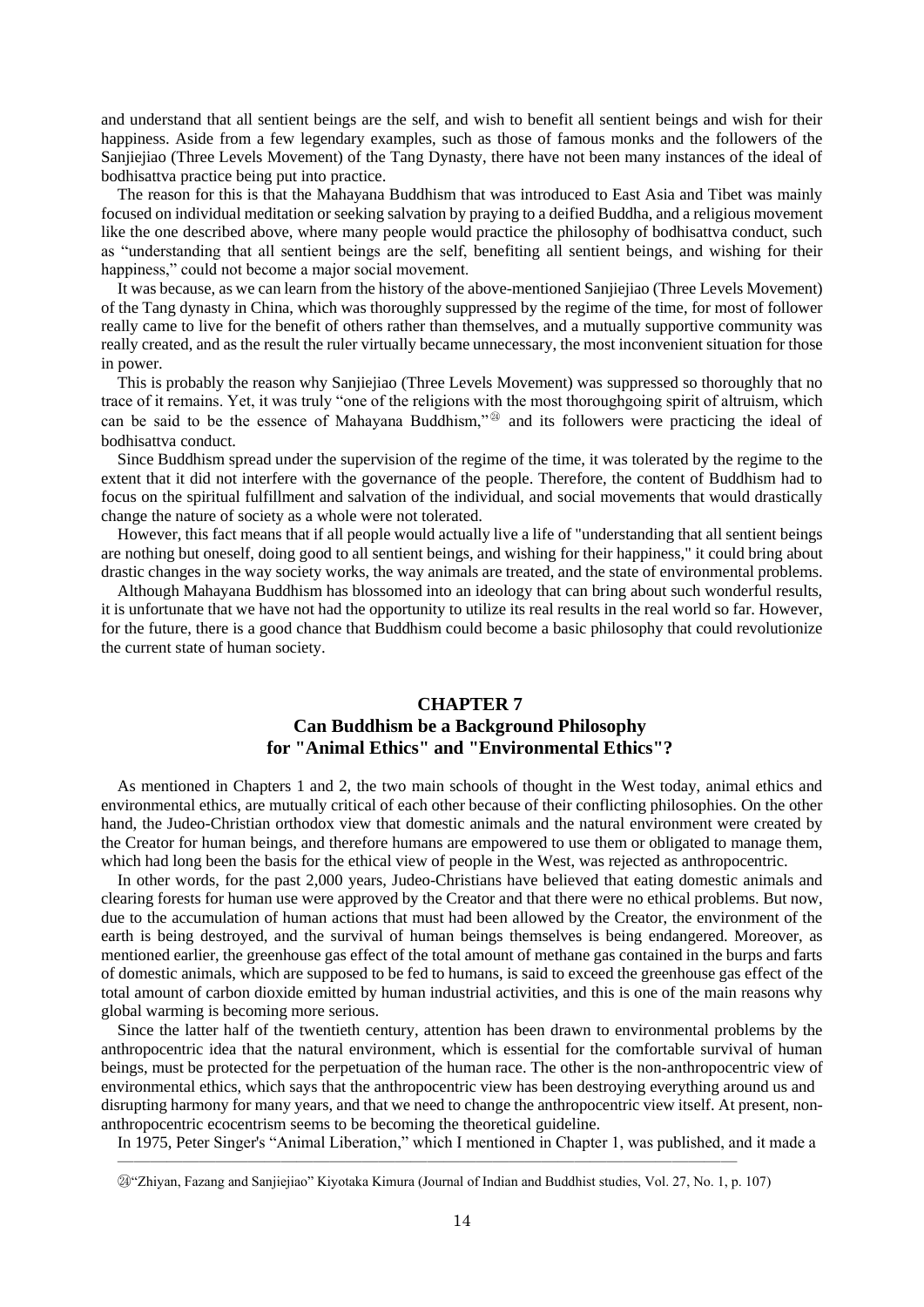huge impact on many readers in Western developed countries by listing many specific examples of how cruelly farmed and laboratory animals were being treated today. As a result, cruel treatment of animals was banned, and animal husbandry and animal experiments were forced to undergo a major overhaul and animal welfare was legislated in developed countries.

However, Singer argued that the protected species should be animals with a significant sense of pain and above, and that animals with a substandard sense of pain, plants in general, and even human fetuses before they can feel pain need not be protected. This extreme argument has been criticized by environmental ethicists as lacking an environmental ethical perspective, and human rights groups have also criticized it as inhumane.

As already mentioned, it is an undeniable fact that Singer's writings and activities have led to the development of animal welfare legislation in the West today. Singer's writings and activities have caused many people to reconsider the way they used to do things, and even the way they eat, live, and fashion in the West has changed drastically. The fact that this has happened is astonishing. In recent Western history, there have been few instances where the influence of a single thinker has changed the very nature of Western culture, so the magnitude of this influence is truly epoch-making.

However, even though Peter Singer has had such a tremendous impact, his influence is now limited due to criticism from various quarters. The biggest problem with his ideas is that he presents his criteria as if humans have the right to decide whether or not living creatures should be protected.

Of course, it is natural for human beings to decide what to do, but the attitude that human beings should decide whether non-human creatures should be protected or not, and even decide their fate, shows the conceit of human beings. The same attitude can be seen in the environmental ethics thinkers and activists who are ecocentric.

They claim that their ideas and activities are non-anthropocentric and ecosystem-centered, but they openly carry out genocidal acts, such as the elimination of alien species, under the guise of the idea of preserving the ecosystem. Humans are deciding the right of survival of non-native species. If their first priority is to preserve the ecosystem, the first thing to be eliminated should be human beings themselves. Humans should be the worst invasive species among all species, destroying and changing ecosystems and causing the extinction of many organisms. The fact that humans, the main culprit in the destruction of ecosystems, are openly killing off nonnative species as a hindrance is like the mafia taking out thieves under the guise of maintaining security in a town.

However, the fact that even Peter Singer, who so drastically altered the cruel treatment of animals, is still criticized for being inhumane, and the ecological conservationists, who advocate non-anthropocentrism, are slaughtering individual unwanted organisms from a totalitarian perspective, makes me wonder if they were not exempted from the influence of the mythical premise that human beings were granted special powers by the Creator from the very beginning and their cultural traditions.

Both Singer and the ecosystem conservationists questioned the very premise and used their own judgment to object to the mistreatment of animals and ecosystems at the expense of humans, which in itself should have been revolutionary. However, since the Creator had originally given them special authority, even if humans later limited that authority at their own discretion, they only changed the content and extent of the authority, and they could not completely eliminate the premise that humans had the authority to decide the fate of all living things from their own way of thinking.

Originally, the premise that the Creator created livestock and the natural environment for the sake of human beings was nothing more than a convenient myth invented by human beings and had no basis in fact. However, over the past 2,000 years, some human beings have been exercising this unfounded authority as a matter of course, almost without question, and their cultural influence has allowed their values and lifestyles to permeate almost the entire world, including Japan.

In any case, the only objective fact is that human beings and other creatures coexist on the earth. As I mentioned earlier, some humans have interpreted this situation as the Creator creating livestock and the natural environment for the sake of humanity, and this way of life has greatly influenced the way of life of all humans.

On the other hand, another part of the human race was extremely pained by the fact that their survival was at the expense of other creatures. They came to the conclusion that the root cause of the problem was self-centered greed and obsession with oneself, trying to survive at the expense of other creatures. And they decided to dedicate their entire lives to the practice of overcoming such self-centered greed and attachment to themselves. All the while, they tried as much as possible to avoid sacrificing other living beings for their own survival. And they adhered to the most important code of conduct, "Just as a mother would protect her only child at the risk of her own life, so too should you have a heart of compassion for all living things."

As mentioned above, there were those who believed that man was empowered to decide the fate of all other creatures as a basic premise, while these ultimately humble people felt that man, rather than deciding the fate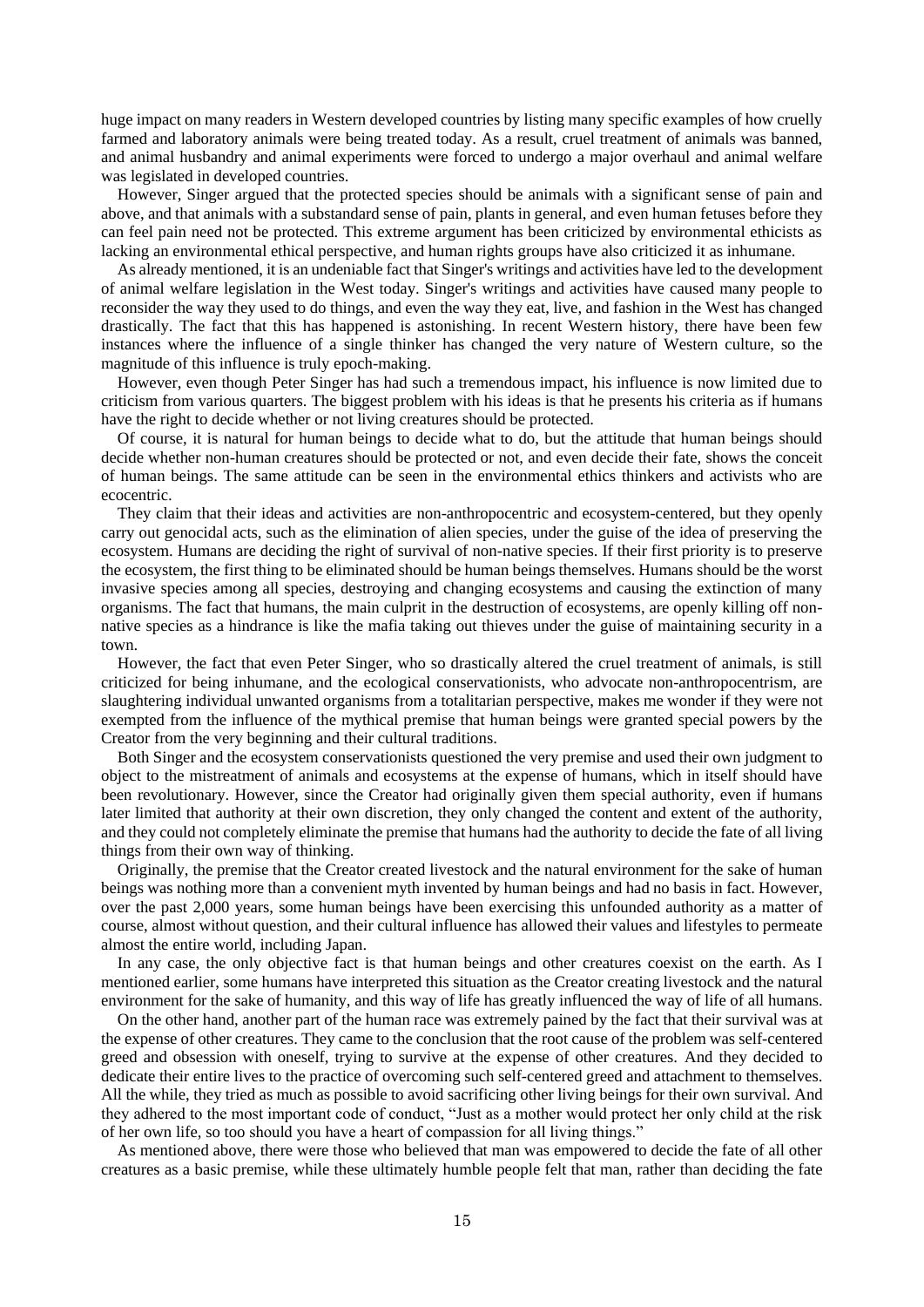of other creatures, could only live with the utmost restraint so as not to interfere with the lives of other creatures. And ultimately, they must have felt that they had no choice but to overcome their self-centered greed and obsession with themselves and eventually reach a way of existence that would not require them to sacrifice any other living beings.

This ultimate state of existence, in which all living beings do not have to be sacrificed at all, is considered to be the state of nirvana. This may be the reason why the Buddha set the precept of non-killing as the most important precept, strictly emphasized the importance of compassion, and set nirvana as the goal of his practice.

If this is the case, then Buddhism can be considered not only as a background for animal ethics, but also as a background for true environmental ethics that values all living things, including plants.

However, it is clear that living while eating living things while claiming to value all living things is a contradiction and a deception, and that it is unrealistic and inconsistent in terms of ethics, and that it is incomplete as an ethical thought. That is why both Deep Ecology and "life-centeredness" ultimately accept killing for survival, and Singer's exclusion of lower animals and plants from consideration seems to have been due to the need to provide food for his own survival.

In this way, they tried to maintain the reality and consistency of ethics, and to maintain the integrity of a complete ethic, but in doing so, they forcibly positioned the killing of others, which should have been unacceptable, as a legitimate or acceptable act. However, it cannot be denied that by accepting such exceptional killings, the original premise of valuing all living things becomes only words but no substance and, in the end, it becomes a hollow ethical thought.

It is a contradiction and a deception to say that we should care for all living things, yet live by eating them, because human beings, as actors, are inherently imperfect and incapable of doing completely right things. However, this does not mean that there is any deception or hypocrisy in the idea of taking care of all living things.

In short, human beings are inherently unholy beings who have no choice but to sacrifice many other living beings just to stay alive. And awareness of this could be the greatest deterrent to minimize the destructive actions of human beings to other living beings.

If "cherishing all living things" is the ultimate justice and ethics, then it is the human beings who are unable to carry it out literally because of their inherently selfish nature. So, we cannot dismiss such ideal ethics itself as an unrealistic and impracticable idealism simply because it is difficult to implement. For, if we degrade the ethics according to the human viability, then that ethics inevitably have to reflect the unholy and selfish nature of human beings. Yet, we tend to forget the fact that the ethics that can be carried out by unholy human beings are essentially unholy and they can never represent the perfect justice. And human being always make mistake by believing in such incomplete ethics or belief as if they represent perfect justice, and proudly try to mete out their own imperfect justice.

Unfortunately, such mistakes have been repeated many times in the past, and it is clear from the history of mankind how much misery has been caused by the ethics, justice or belief of people who are not aware of their own inherent selfishness and unholiness.

Buddhism teaches that all living beings, including ourselves and others, are the sum total whole of infinite interconnections of various causations and conditions, and that no distinction nor separation is possible. And it teaches us to live for the well-being of all living beings as our own selves or just go into nirvana not to sacrifice anyone of them anymore.

In any case, as a third path that can stop the current bipolar opposition between anthropocentrism and nonanthropocentrism, ecocentrism and life-centrism in animal ethics and environmental ethics, it is a path in which the self, others, animals, plants, and the whole of nature are an unbroken whole with infinite connections, and all of them must be cherished. I believe that this spirit of indiscriminate compassion can be a background thought that integrates both animal ethics and environmental ethics for humanity in the future.

The idea that animals, plants, and nature as a whole are an unbroken whole with infinite connections is itself something that has been said in environmental ethics such as ecosystem-centeredness, life-centeredness, and deep ecology. However, Buddhism would never say that the connected and unbroken whole is more important than individual life forms, or the sacrifice of others is acceptable for the sake of our own survival.

From a Buddhist perspective, the value of each individual life is something that humans should never be allowed to judge or decide on their own, and even if they are forced to take a life, it is never justified or condoned. It is solely the actor's own responsibility that respect for life cannot be literally implemented, and the consequences must be taken seriously by the actor himself/herself. In the Buddhist view, no human being or anyone has the authority to justify or condone what cannot be done according to the principles by saying that it is practically unworkable. Such ultimate humility seems to be the basic premise of the precept of non-killing and the spirit of compassion as taught by the Buddha.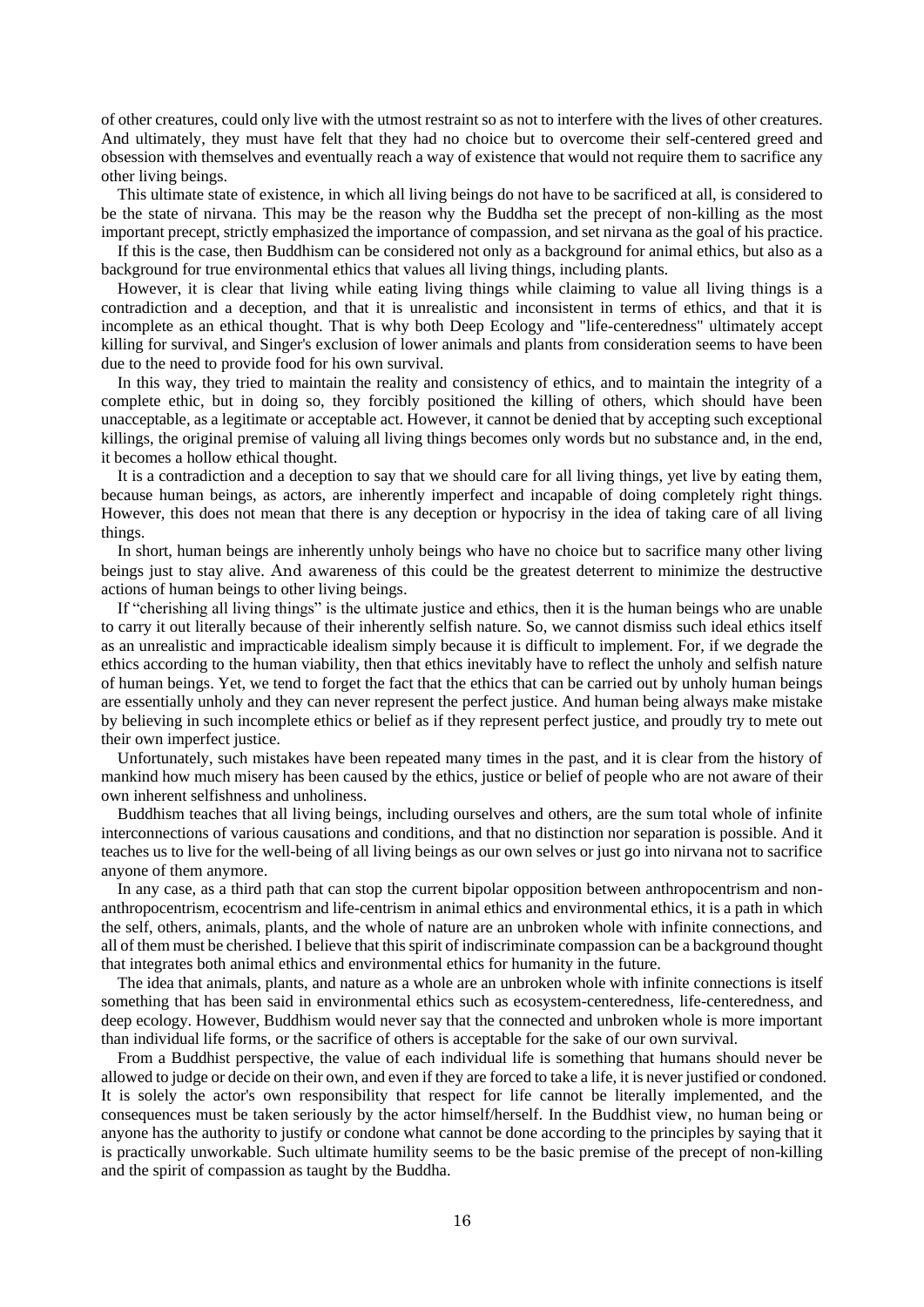However, the precept of non-killing and the practice of compassion, which Buddha established as the primary code of conduct for all Buddhists, should have been the central theme of Buddhism, and as we have seen earlier, the Bodhisattva philosophy of Mahayana Buddhism, which ideologically grounded the necessity of Buddha's compassionate acts, should have had a greater impact on the way of life and lifestyle of many more human beings, just as the Christian doctrine has had a great influence on the way of life of all mankind, but unfortunately, the current situation is not so.

If this is the case, then, in rethinking our way of life and lifestyle for the future, we must change the great misconception that "human beings are empowered to decide the fate of all other living creatures," which has been the source of the environmental destruction and cruel treatment of animals up to now, and change our attitude toward the world as the Buddha strictly commanded, *"Just as a mother would protect her only child at all costs, so too should you be immeasurably compassionate toward all living beings."* This is the philosophy that can be the guiding principle for all humankind from now on. This ultimately humble attitude, which makes no exceptions, no excuses, and no justifications, is the essential attitude for the future of animal ethics and animal welfare, and environmental ethics and environmental protection.

#### **Final Chapter**

This essay began with the fundamental question, "Why should others, including not only humans but also animals and other living things, be valued?" Peter Singer, who can be said to have triggered the development of animal ethics and animal welfare legislation in Western developed countries, proposed the reason that beings beyond animals that have the ability to feel pain and suffering need to be protected from such suffering.

However, on the other hand, this meant that creatures including plants that do not feel such pain need not be protected, and because that, it cannot be a background thought for protecting plants and environment.

Environmental ethics, on the other hand, can be divided into three types: those who believe that the environment must be protected for human survival, those who believe that the preservation of the ecosystem is of paramount importance and that anything that interferes with this is to be eliminated, and those who value individual life but tolerate sacrifices for their own survival. However, all three approaches are unacceptable from the standpoint of animal ethics, in that they all condone the killing of animals that are capable of feeling pain.

This leads us to the conclusion that in order to completely eliminate all unjust treatment of all living creatures, not only humans and animals but also plants, we must completely eliminate any kind of "speciesism," value all living creatures equally, allow no exceptions, and provide no excuses or justifications for failure to do so.

However, rather than rejecting such ideals out of hand because they are unrealistic and unworkable, I believe that what is most needed today is the humility to reexamine our own ways of being, which are not capable of literally implementing such ideals and try to change it.

In this sense, as Buddha strongly encouraged all his followers 2,500 years ago, saying *"Just as a mother would protect her only child at all costs, so too should you be immeasurably compassionate toward all living beings,"* and later Mahayana Buddhism delved deeper into the significance of this and concluded that the ultimate goal of Buddha's teaching is to attain the indiscriminate wisdom that transcends the distinction between self and others, and to reach the state where all sentient beings are the self (that is the state of Buddha), attaining such state of mind is truly a state beyond any kind of "speciesism" in a real sense. And this idea that humanity should act with the "feeling that all humans, animals, and plants are nothing but their own selves" can be the background philosophy for animal and environmental ethics in the world in the future. Furthermore, it is required of humankind in the future that we look at the self-centeredness of human existence, which contradict with above mentioned ideals, realize the depth of its roots, and humbly walk the path of overcoming it. This is what Buddhism has been teaching us from ancient time.

This paper concludes that the path to the true realization of animal welfare and the solution of environmental problems is for humankind to learn the ultimate humility taught by Buddhism and to share the common understanding that minimizing the sacrifice of all living beings should be the most important goal shared by all humankind.

As a subject for further research, it is believed that humans have empathy to feel the suffering of others as their own, and that this empathy gives rise to compassion and caring for others, but at the same time, humans are aware that they are forced to sacrifice others for their own survival.

Looking back through history, we can see that this feeling of compassion and caring for others is increasing and becoming more and more universal. The fact that many people have become vegetarians as a result of Singer and others' animal ethics and that animal welfare policies are spreading around the world is evidence of